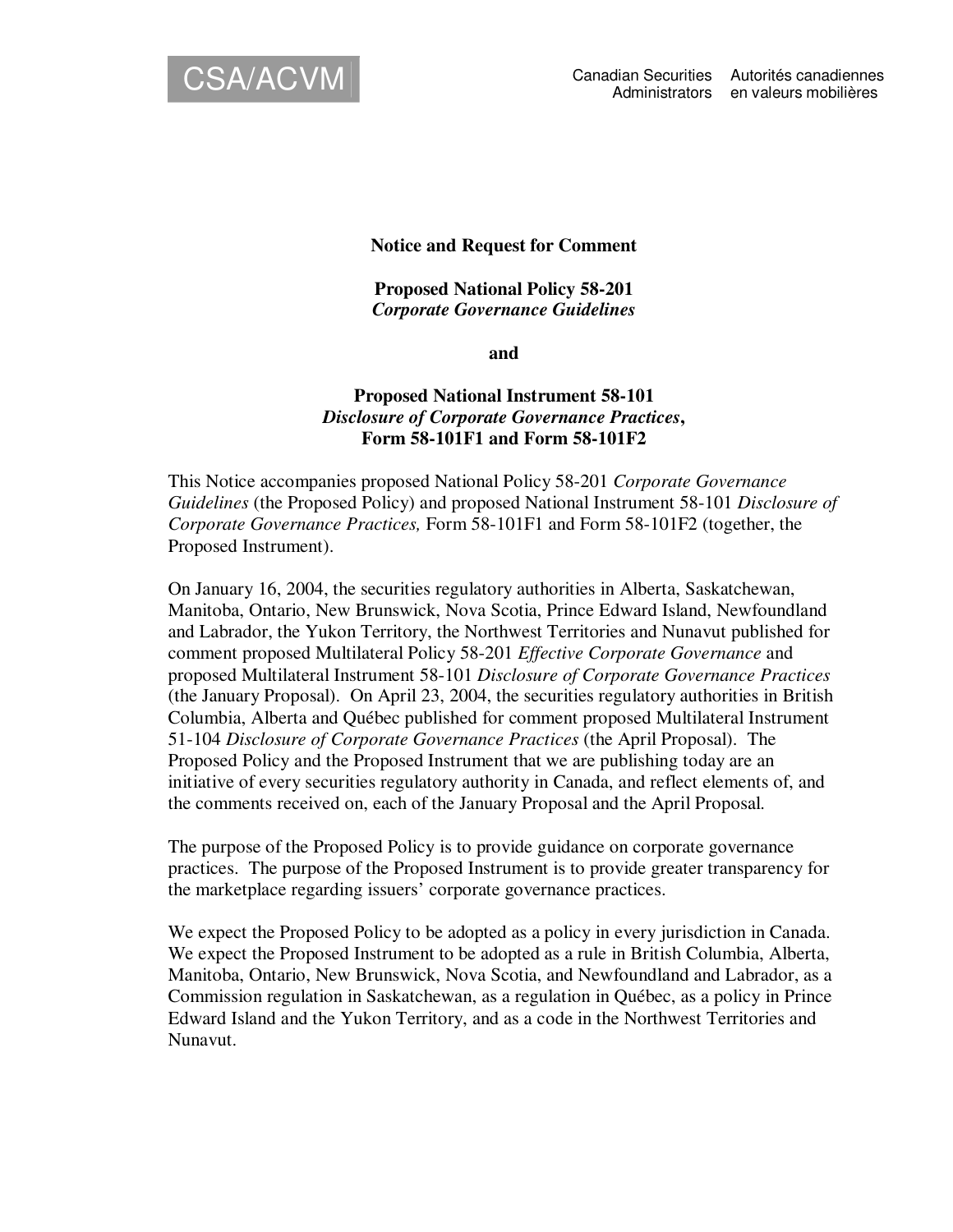### **Summary and Discussion of the Proposed Policy and the Proposed Instrument**

### *The Proposed Policy*

The Proposed Policy provides guidance on corporate governance practices. Although the Proposed Policy applies to all reporting issuers, the guidelines in the Proposed Policy are not intended to be prescriptive; rather, we encourage issuers to consider the guidelines in developing their own corporate governance practices.

The following corporate governance guidelines are contained in the Proposed Policy:

- maintaining a majority of independent directors on the board of directors (the board)
- appointing a chair of the board or a lead director who is an independent director
- holding regularly scheduled meetings of independent directors at which members of management are not in attendance
- adopting a written board mandate
- developing position descriptions for the chair of the board, the chair of each board committee, and the chief executive officer
- providing each new director with a comprehensive orientation, and providing all directors with continuing education opportunities
- adopting a written code of business conduct and ethics (a code)
- appointing a nominating committee composed entirely of independent directors
- adopting a process for determining what competencies and skills the board as a whole should have, and applying this result to the recruitment process for new directors
- appointing a compensation committee composed entirely of independent directors
- conducting regular assessments of board effectiveness, as well as the effectiveness and contribution of each board committee and each individual director

### *The Proposed Instrument*

The Proposed Instrument applies to reporting issuers, other than investment funds, issuers of asset-backed securities, designated foreign issuers, SEC foreign issuers, certain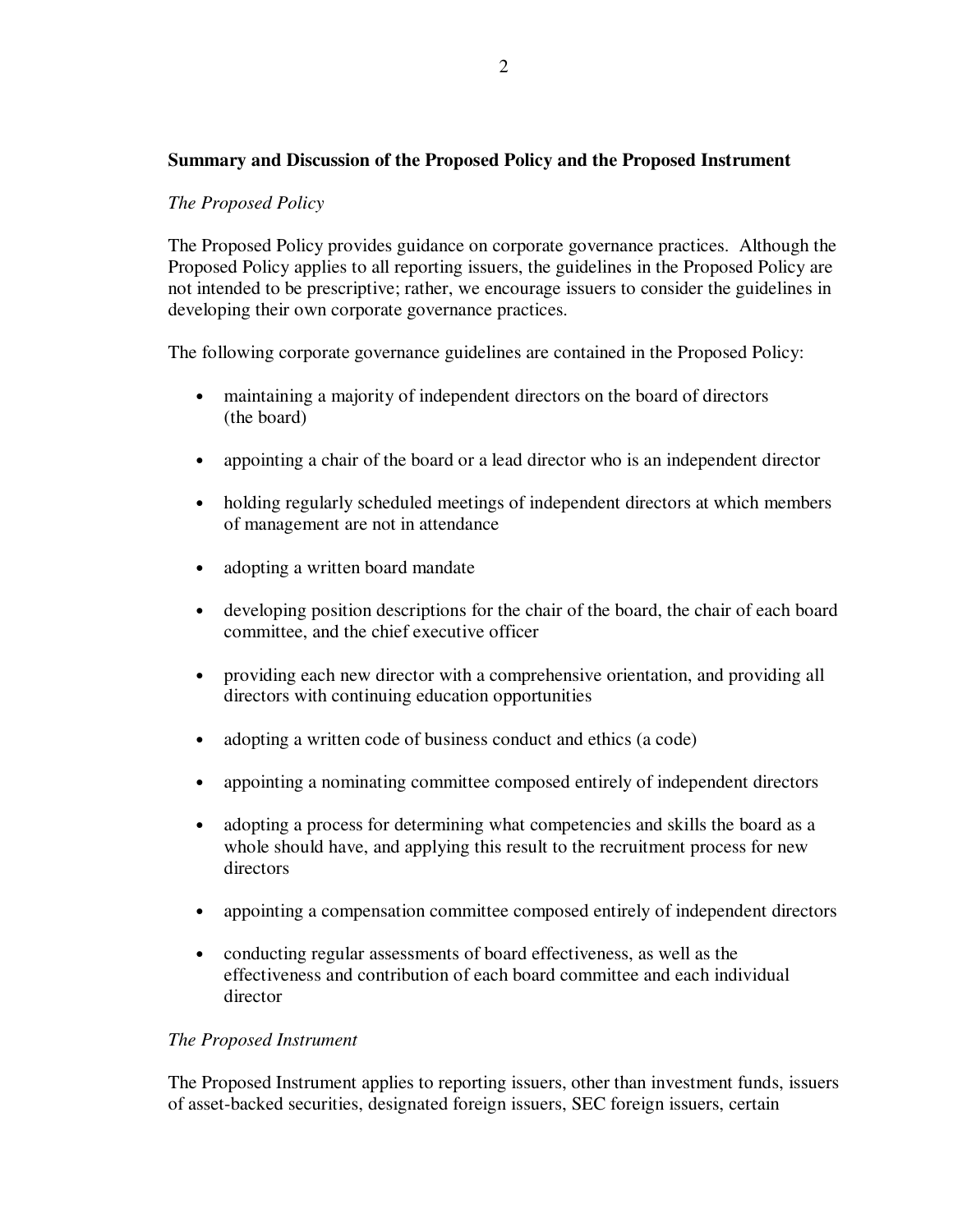exchangeable security issuers, certain credit support issuers and certain subsidiary issuers. The Proposed Instrument establishes both disclosure requirements and the requirement to file any written code that the issuer has adopted.

The Proposed Instrument requires an issuer to disclose those corporate governance practices it has adopted. The specific disclosure items are set out in Form 58-101F1. However, because we appreciate that many smaller issuers will have less formal procedures in place to ensure effective corporate governance, the Proposed Instrument requires issuers that are "venture issuers" to disclose only those items identified in Form 58-101F2.

The Proposed Instrument requires every issuer that has a written code to file a copy of the code (or any amendment to the code) on SEDAR no later than the date on which the issuer's next financial statements must be filed, unless a copy of the code or amendment has previously been filed.

We recognized that corporate governance is in a constant state of evolution. Consequently, we intend to review both the Proposed Policy and the Proposed Instrument periodically following their implementation to ensure that the guidelines and disclosure requirements continue to be appropriate for issuers in the Canadian marketplace.

### **Summary of Written Comments Received**

We received submissions from 34 commenters regarding the January Proposal. In addition, 15 commenters provided written submissions regarding the April Proposal. We have considered all the comments received and thank all the commenters. The names of the commenters are contained in Schedule A of this Notice.

A significant number of commenters on both the January Proposal and the April Proposal urged us to adopt a national corporate governance initiative. Many commenters were generally supportive of the January Proposal, but were also supportive of the broader disclosure requirements of, and the flexibility afforded by, the April Proposal.

In the notices that accompanied the January Proposal and the April Proposal, we posed a number of specific questions for consideration. Some commenters provided responses with specific reference to the questions set out in the notice that accompanied the January Proposal. The questions, together with a summary of the responses we received, is contained in Schedule B of this Notice. A summary of the comments we received, generally, and our responses to those comments, is contained in Schedule C of this Notice.

Upon considering the comments, we determined to incorporate into the Proposed Policy and the Proposed Instrument elements of both the January Proposal and the April Proposal. A summary of the significant changes to each of the proposals is set out below.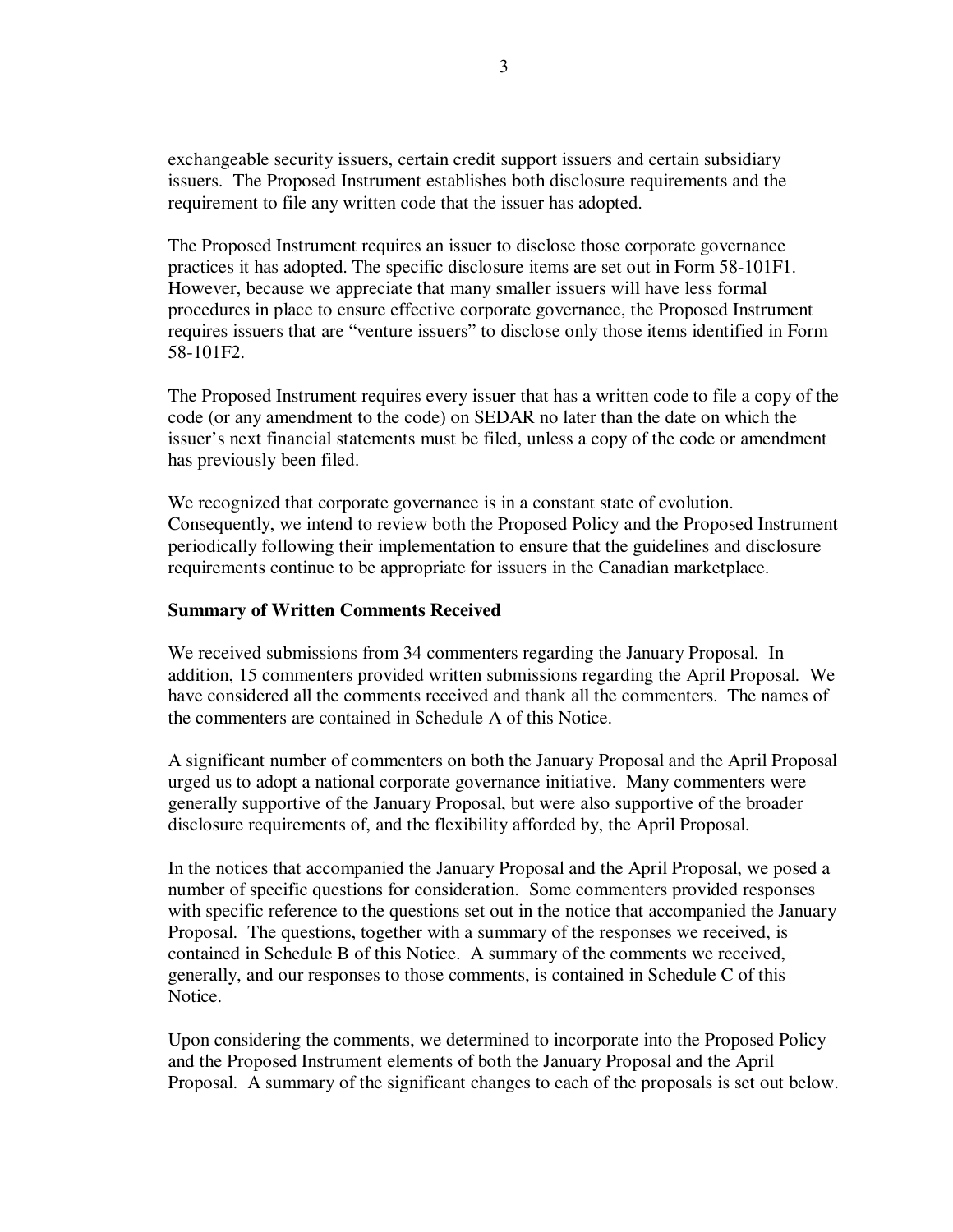# **Summary of Principal Changes to the January Proposal**

### *Proposed Policy*

The Proposed Policy differs from the January Proposal in a number of ways. In particular, the Proposed Policy:

- clarifies that the guidelines are not mandatory; instead, we encourage issuers to consider the guidelines in developing their own corporate governance practices; (see paragraph 1.1)
- clarifies how the guidelines may be applied to issuers that are income trusts; (see paragraph 1.2)
- deletes guidance contained in the January Proposal which recommended that a board's mandate set out (i) decisions which require prior approval of the board, and (ii) the board's expectations of management; (see paragraph 3.4)
- deletes the guideline recommending that the board develop a written position description for directors, but adds guidance recommending that the board mandate set out expectations and responsibilities of directors; (see paragraphs 3.4 and 3.5)
- adds guidance regarding conduct of directors and executive officers that violates an issuer's code, reminding issuers that a material departure from a code will likely constitute a "material change" within the meaning of National Instrument 51-102 *Continuous Disclosure Obligations*; guidance has also been added regarding the content of a material change report filed in that regard; (see paragraph 3.9)
- revises the "two step" nomination process recommended in the January Proposal to clarify that the process may be applied flexibly; (see paragraph 3.12)
- clarifies that a compensation committee may either determine the CEO's compensation level or make a recommendation regarding the compensation level to the board; (see paragraph 3.17) and
- adds flexibility to guidance regarding regular board assessments. (see paragraph 3.18)

### *Proposed Instrument*

Similarly, the Proposed Instrument differs from the January Proposal in the following manner: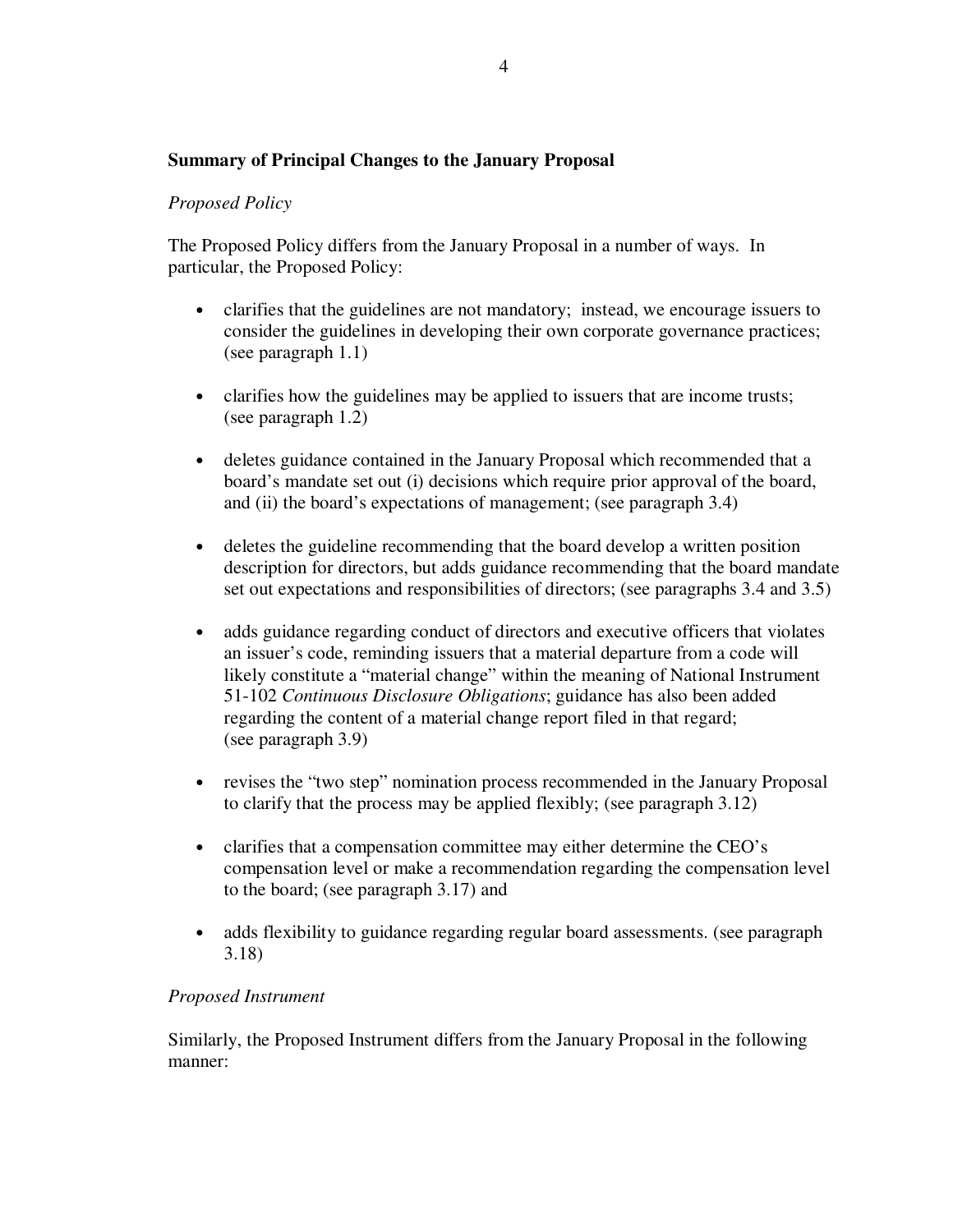- the definition of independence contained in the Proposed Instrument both (i) clarifies the appropriate cross reference to Multilateral Instrument 52-110 *Audit Committees*, and (ii) adds a definition of independence applicable to British Columbia reporting issuers; (see section 1.2)
- the Proposed Instrument contains an exemption applicable to wholly-owned subsidiaries, similar to the exemption currently found in Multilateral Instrument 52-110; (see section 1.3)
- the Proposed Instrument requires issuers to include their corporate governance disclosure principally in their management proxy circulars, rather than their annual information forms; (see sections 2.1 and 2.2)
- the requirement in the January Proposal that issuers file a press release where the board grants a waiver of its code in favour of a director or officer of the issuer has been removed; (see section 2.3)
- the Proposed Instrument requires disclosure for issuers (other than venture issuers) both in connection with specific corporate governance guidelines and also more generally; (see Form 58-101F1)
- the Proposed Instrument requires issuers to disclose the identity of any independent directors on the board; in addition, issuers will also be required to disclose the identity of any non-independent directors and to describe the basis for that determination; (see Item 1 of Form 58-101F1, see also Item 1 of Form 58- 101F2)
- the Proposed Instrument requires issuers to disclose any other directorships held by its directors, as well as the identity and function of any other board committees; (see Items 1 and 8 of Form 58-101F1, see also Items 2 and 7 of Form 58-101F2)
- the Proposed Instrument requires venture issuers to provide disclosure regarding their corporate governance practices, generally, in the manner put forward for consideration in the April Proposal. (see Form 58-101F2)

### **Summary of Principal Changes to the April Proposal**

### *Proposed Policy*

The April Proposal did not include a policy containing corporate governance guidelines.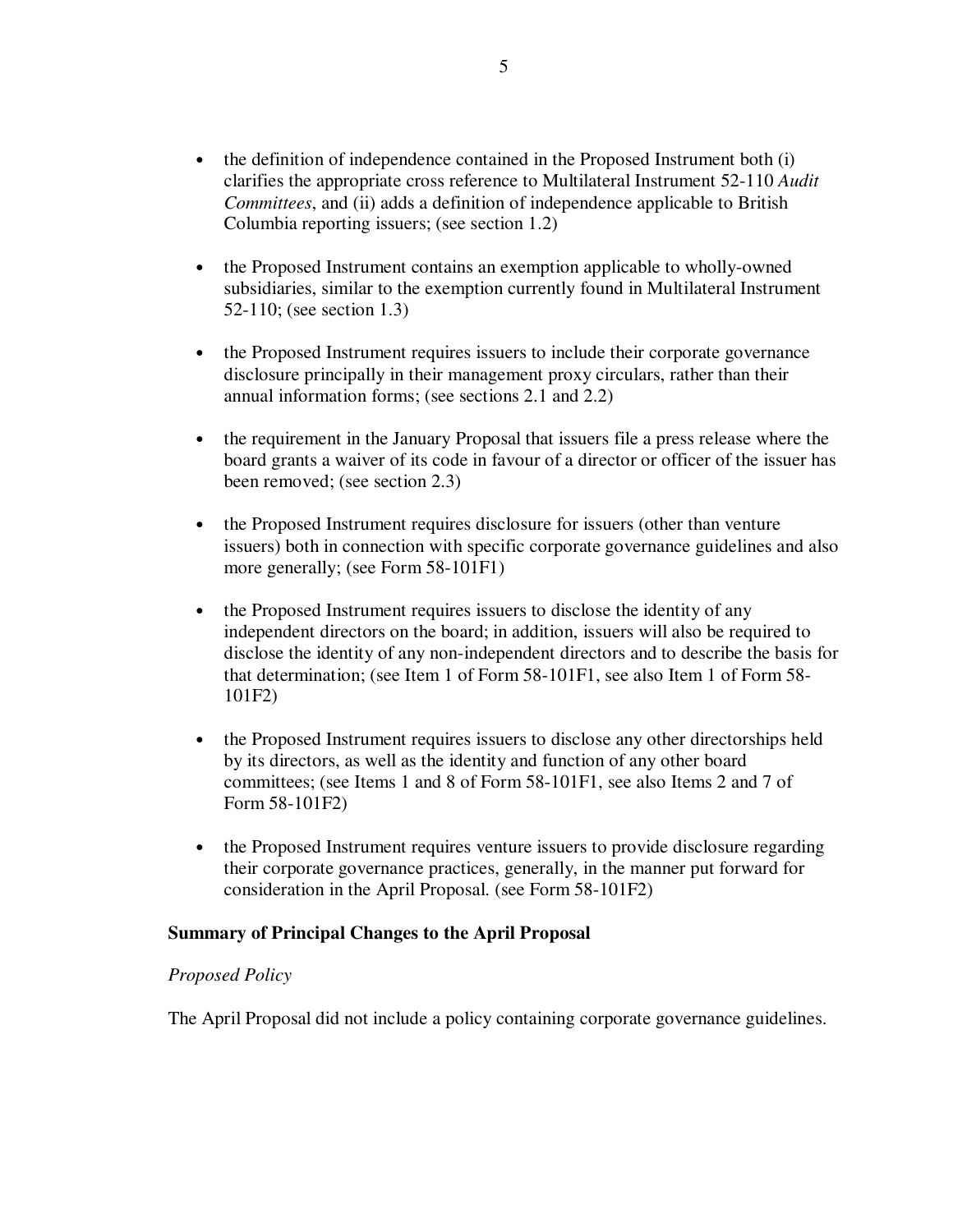### *Proposed Instrument*

The Proposed Instrument differs from the April Proposal in the following manner:

- for issuers, other than venture issuers, the Proposed Instrument requires disclosure of corporate governance practices relative to specific corporate governance guidelines as well as broader disclosure of the issuer's practices; (see Form 58- 101F1, generally)
- the Proposed Instrument contains an exemption applicable to wholly-owned subsidiaries, similar to the exemption currently found in Multilateral Instrument 52-110; (see section 1.3)
- the Proposed Instrument requires issuers that have a written code to file a copy of the code on SEDAR, along with any amendments to that code; (see section 2.3)
- the Proposed Instrument requires issuers to disclose any other directorships held by its directors. (see Item 1 of Form 58-101F1, see also Item 2 of Form 58-101F2)

### **Consequential Amendments to Multilateral Instrument 52-110** *Audit Committees*

The securities regulatory authorities in every jurisdiction other than British Columbia are also proposing changes to the definition of independence contained in Multilateral Instrument 52-110. Because the Proposed Instrument and the Proposed Policy largely incorporate the concept of independence set out in Multilateral Instrument 52-110, readers are encouraged to consult these proposed amendments and the accompanying notice.

### **Authority for the Instrument Ontario**

In Ontario, securities legislation provides the Ontario Securities Commission (the OSC) with rule-making or regulation-making authority regarding the subject matter of the Proposed Instrument.

- Paragraph 143(1)22 of the *Securities Act* (Ontario) (the Act) authorizes the OSC to prescribe requirements in respect of the preparation and dissemination and other use, by reporting issuers, of documents providing for continuous disclosure that are in addition to the requirements under the Act, including requirements in respect of an annual information form.
- Paragraph 143(1)39 of the Act authorizes the OSC to make rules requiring or respecting the media, format, preparation, form, content, execution, certification, dissemination and other use, filing and review of all documents required under or governed by the Act, the regulations or the rules and all documents determined by the regulations or the rules to be ancillary to the documents.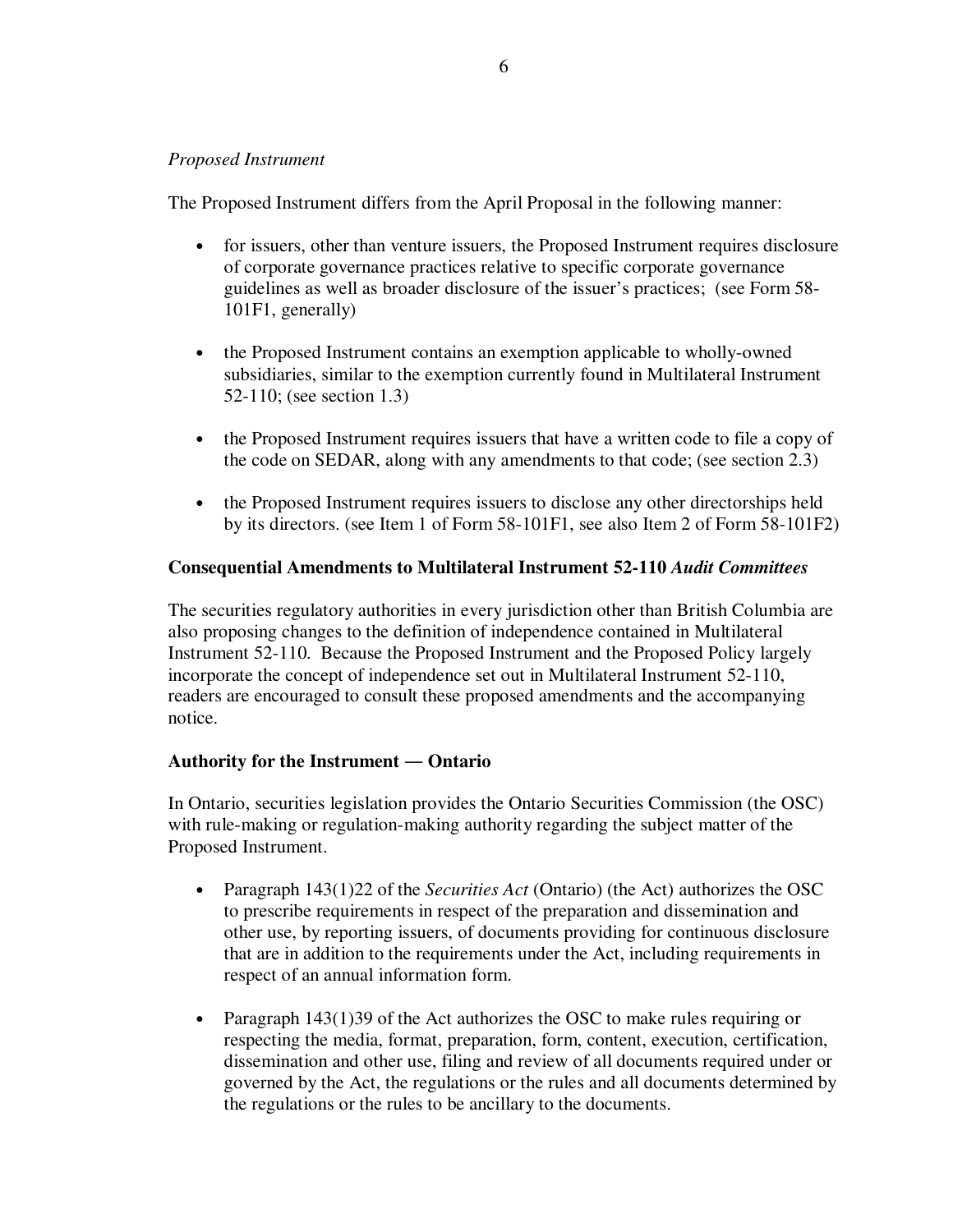• Paragraph 143(1)44 of the Act authorizes the OSC to vary the Act to permit or require the use of an electronic or computer-based system for the filing, delivery or deposit of (a) documents or information required under or governed by the Act, the regulations or rules, and (b) documents determined by the regulations or rules to be ancillary to documents required under or governed by the Act, the regulations or rules.

### **Related Instruments**

The Proposed Instrument is related to National Instrument 51-102 *Continuous Disclosure Obligations,* National Instrument 71-102 *Continuous Disclosure and Other Exemptions Relating to Foreign Issuers* and Multilateral Instrument 52-110 *Audit Committees*.

### **Anticipated Costs and Benefits of Proposed Instrument**

The Proposed Instrument will provide greater transparency for the marketplace regarding the nature and adequacy of issuers' corporate governance practices. We anticipate that the benefits of such transparency, including enhanced investor confidence in Canadian capital markets, will exceed the relatively nominal cost for issuers to provide the disclosure required by the Proposed Instrument. We note that many issuers currently incur equivalent costs to comply with the corporate governance disclosure requirements of the Toronto Stock Exchange and the TSX Venture Exchange.

### **Reliance on Unpublished Studies, Etc.**

In developing the Proposed Policy and Proposed Instrument, we did not rely upon any significant unpublished study, report or other written materials.

#### **Comments**

Interested parties are invited to make written submissions on the Proposed Policy and Proposed Instrument. Submissions received by December 13, 2004 (December 28, 2004 in Manitoba) will be considered.

Submissions should be addressed to:

British Columbia Securities Commission Alberta Securities Commission Saskatchewan Financial Services Commission Manitoba Securities Commission Ontario Securities Commission Autorité des marchés financiers Nova Scotia Securities Commission New Brunswick Securities Commission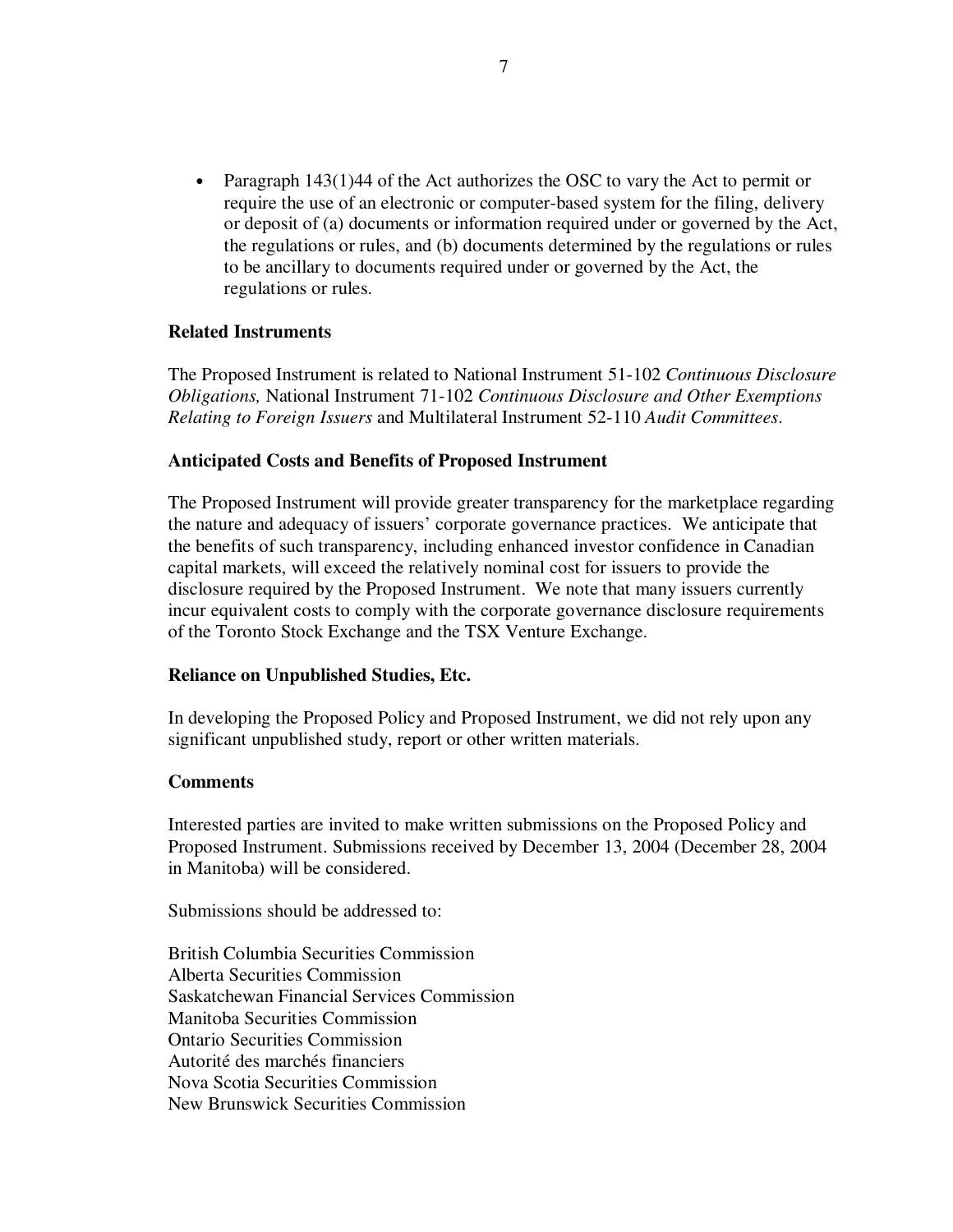Office of the Attorney General, Prince Edward Island Securities Commission of Newfoundland and Labrador Registrar of Securities, Government of Yukon Registrar of Securities, Department of Justice, Government of the Northwest Territories Registrar of Securities, Legal Registries Division, Department of Justice, Government of Nunavut

Please deliver your comments to the addresses below. Your comments will be distributed to the other participating CSA members.

John Stevenson, Secretary Ontario Securities Commission 20 Queen Street West Suite 1900, Box 55 Toronto, Ontario M5H 3S8 Fax: (416) 593-8145 e-mail: jstevenson@osc.gov.on.ca

Anne-Marie Beaudoin Directrice du secrétariat Autorité des marchés financiers Tour de la Bourse 800, square Victoria C.P. 246, 22<sup>e</sup> étage Montréal (Québec) H4Z 1G3 Fax: (514) 864-6381 e-mail: consultation-en-cours@lautorite.qc.ca

A diskette containing the submissions (in Windows format, preferably Word) should also be submitted.

Comment letters submitted in response to requests for comments are placed on the public file and form part of the public record, unless confidentiality is requested. Comment letters will be circulated among the securities regulatory authorities, whether or not confidentiality is requested. Although comment letters requesting confidentiality will not be placed in the public file, freedom of information legislation may require securities regulatory authorities to make comment letters available. Persons submitting comment letters should therefore be aware that the press and members of the public may be able to obtain access to any comment letters.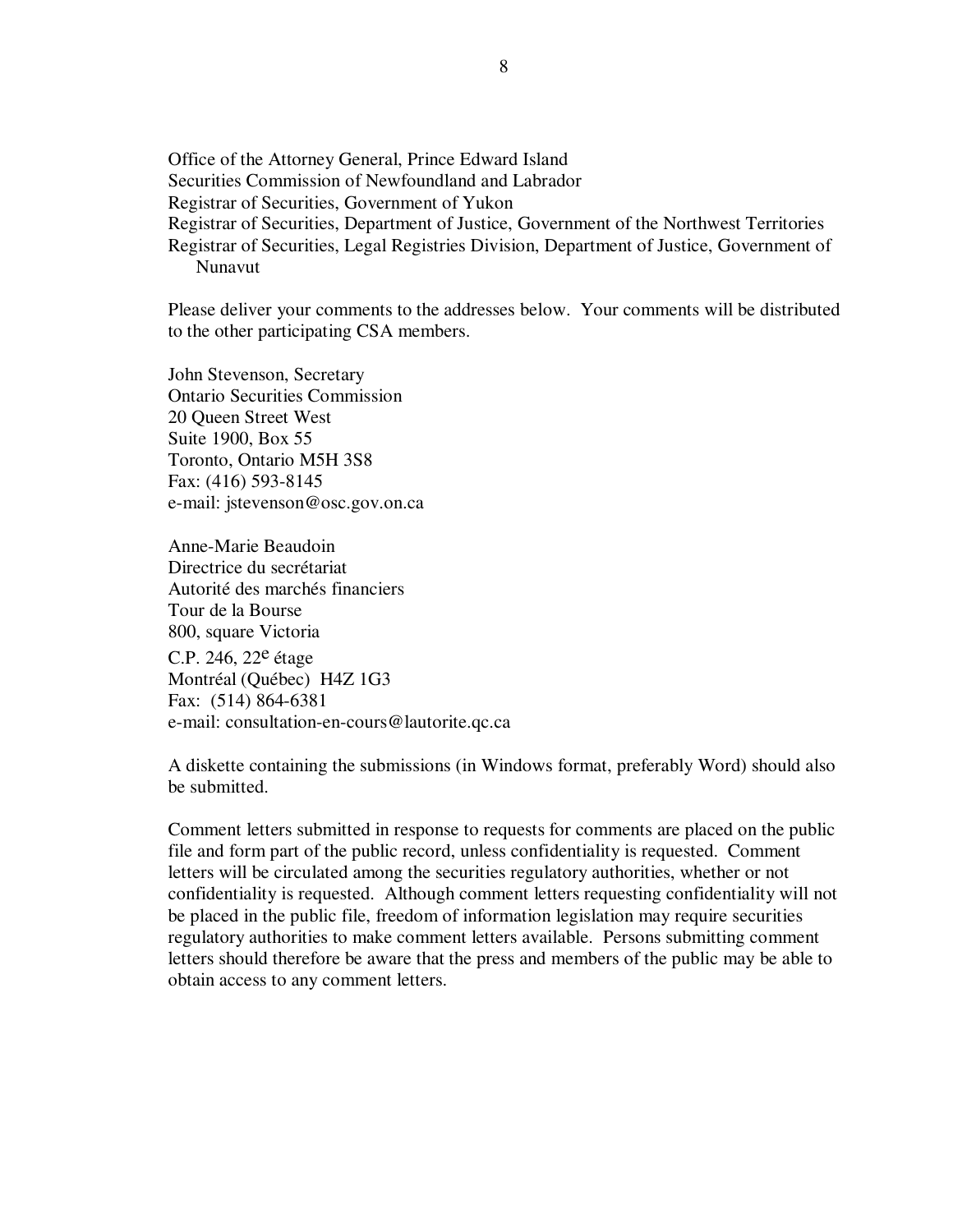Questions may be referred to the following people:

Rick Whiler Ontario Securities Commission Telephone: (416) 593-8127 e-mail: rwhiler@osc.gov.on.ca

Michael Brown Ontario Securities Commission Telephone: (416) 593-8266 e-mail: mbrown@osc.gov.on.ca

Susan Toews British Columbia Securities Commission Telephone: (604) 899-6764 e-mail: stoews@bcsc.bc.ca

Kari Horn Alberta Securities Commission Telephone: (403) 297-4698 e-mail: kari.horn@seccom.ab.ca

Barbara Shourounis Saskatchewan Financial Services Commission Telephone: (306) 787-5842 e-mail: bshourounis@sfsc.gov.sk.ca

Bob Bouchard Manitoba Securities Commission Telephone: (204) 945-2555 e-mail: bbouchard@gov.mb.ca

Sylvie Anctil-Bavas Autorité des marchés financiers Telephone: (514) 395-0558 **e**xt. 2402 e-mail: Sylvie.Anctil-Bavas@lautorite.qc.ca

### **Text of Proposed Policy and Proposed Instrument**

The text of the Proposed Policy and the Proposed Instrument follow.

October 29, 2004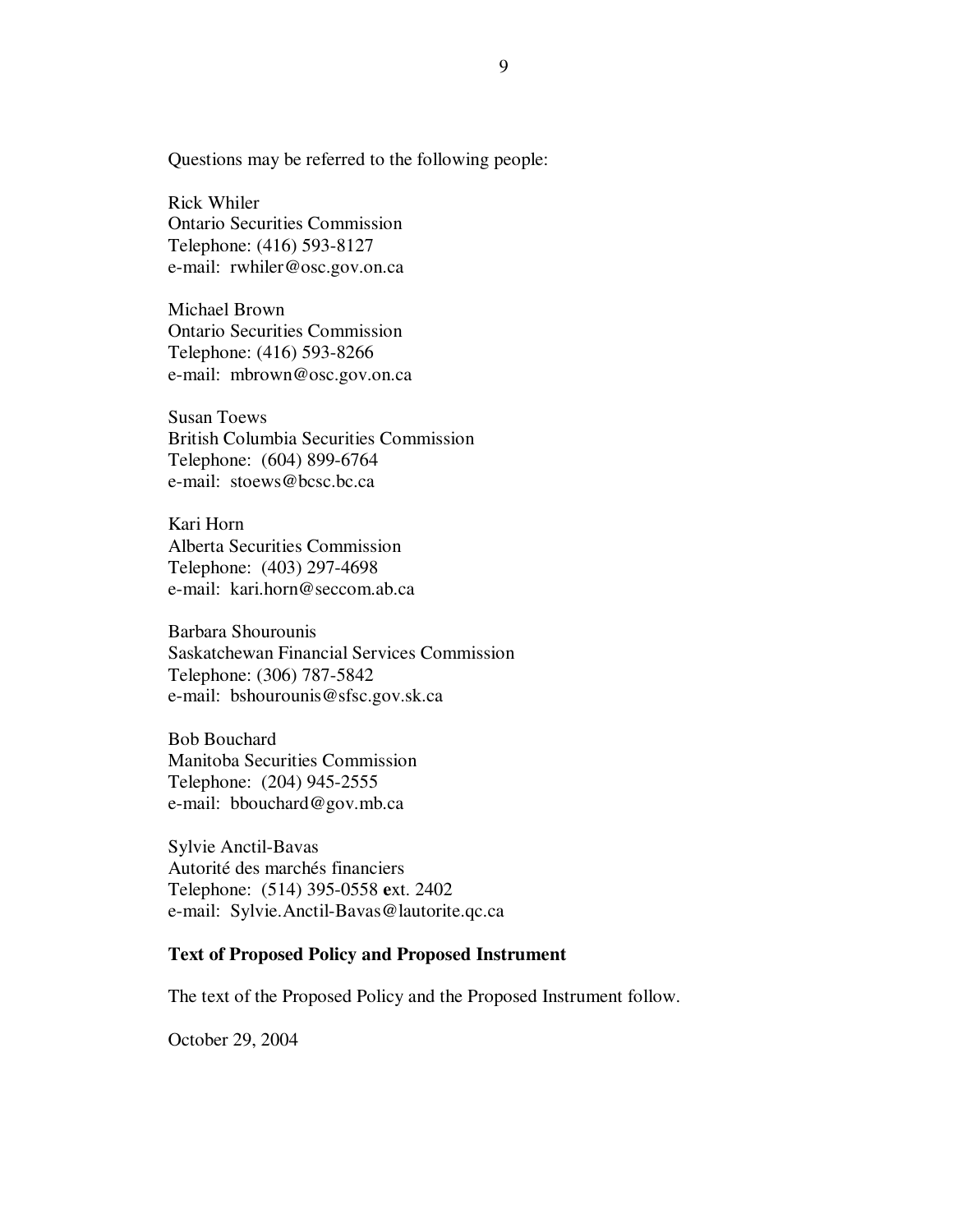### **Schedule A**

#### **List of Commenters**

#### **January Proposal**

Institute of Corporate Directors Canadian Society of Corporate Secretaries NAV Canada Gilbert S. Bennett Winpak Ltd. Purdy Crawford, O.C. The Institute of Internal Auditors Canadian Investor Relations Institute Association for Investment Management and Research Hammurabi Consulting Transparency International Canada Inc. EnCana Corporation Ethics Practitioners' Association of Canada EthicScan Canada Ltd. Canadian Coalition for Good Governance MVC Associates International Davies Ward Phillips & Vineberg LLP Embersoft Inc. Ogilvy Renault The Canadian Centre for Ethics & Corporate Policy Canadian Bankers Association TSX Group\* Shareholder Association for Research and Education (SHARE) Torys LLP\* Osler, Hoskin & Harcourt LLP Power Corporation of Canada Social Investment Organization Goodmans LLP The Ethical Funds Company AGF Management Limited Aliant Inc. Talisman Energy Inc.\* Pension Investment Association of Canada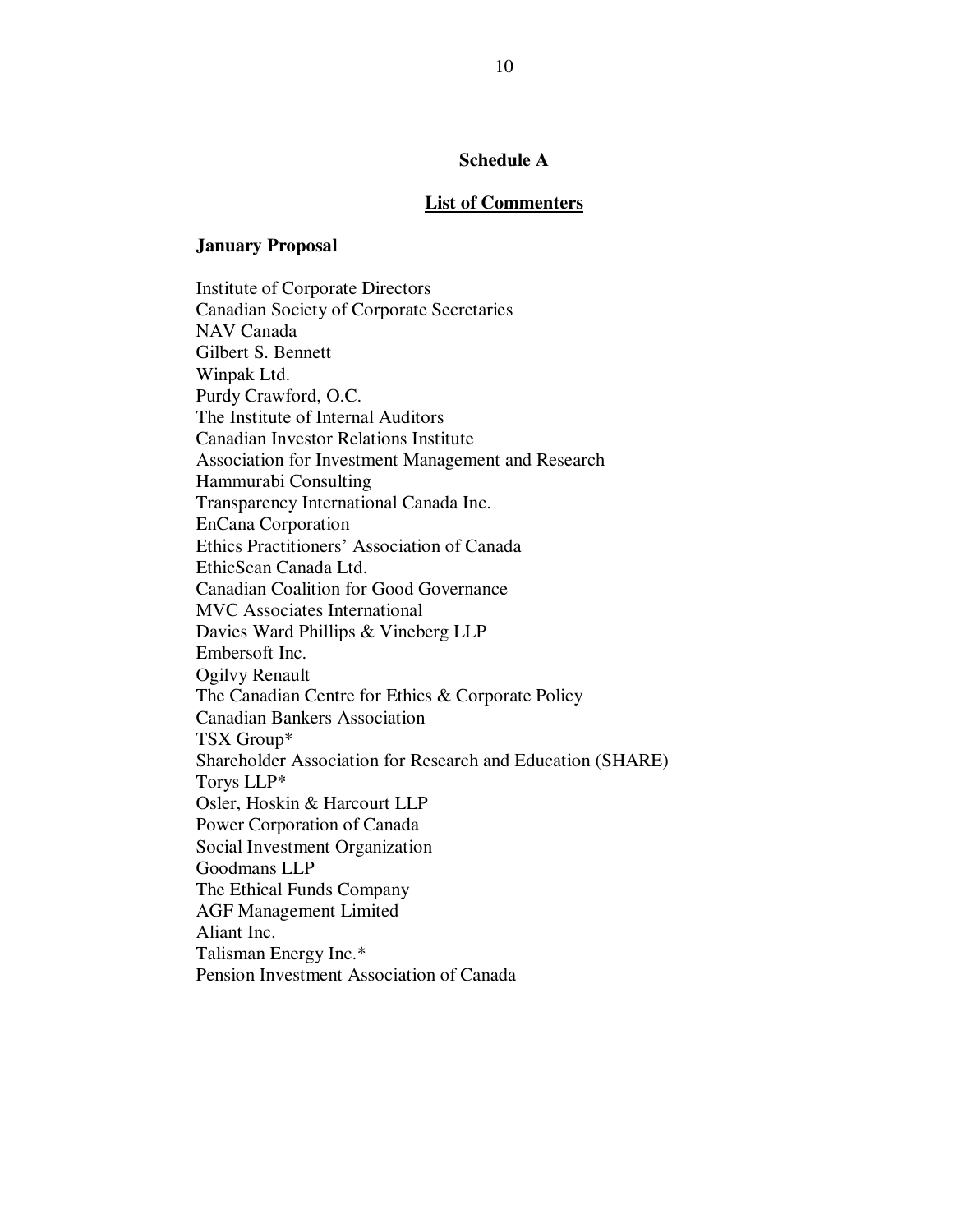# **April Proposal**

Canadian Imperial Bank of Commerce Talisman Energy Inc.\* Canadian Listed Company Association TSX Group\* Torys LLP\* Canadian Investor Relations Institute Osler, Hoskin & Harcourt LLP Ogilvy Renault Canadian Bankers Association Roger Levens Eel Resources Pacific Opportunities Canadian Society of Corporate Secretaries J.G. Stewart Power Corporation of Canada

\* These commenters included comments respecting both proposals in one letter.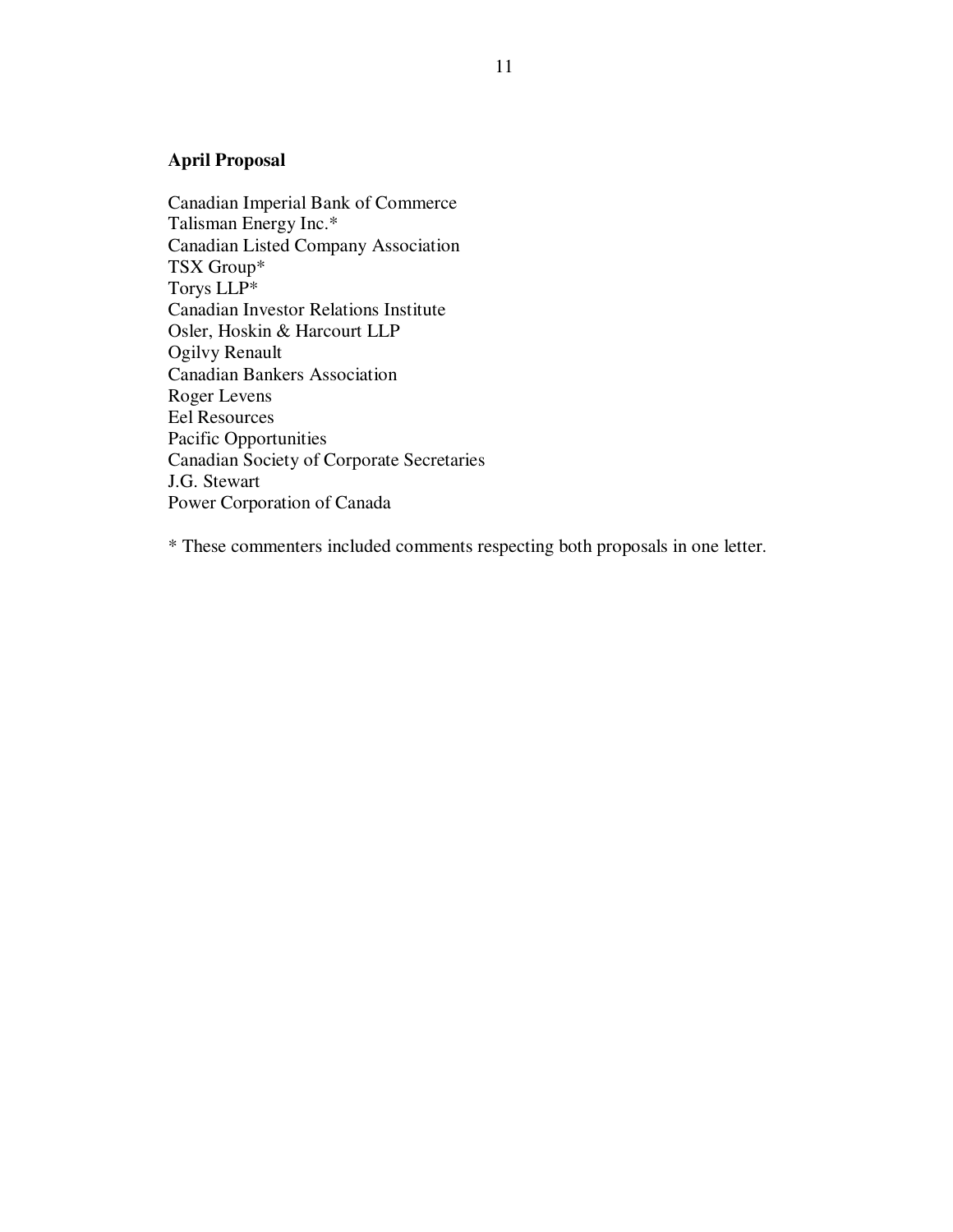#### **Schedule B**

#### **Summary of Responses to Specific Questions**

In the notice which accompanied the publication of the January Proposal, we posed five specific questions for consideration. The questions, and a summary of the responses we received, are set out below.

- **1.** *Proposed Multilateral Policy 58-201 (MP 58-201) and Proposed Multilateral Instrument 58-101 (MI 58-101) describe best practices and require issuers to make disclosure in relation to those best practices.*
	- *(a) Will these initiatives provide useful guidance to issuers?*
	- *(b) Will these initiatives provide meaningful disclosure to investors?*

Eight commenters believed that the initiatives would provide useful guidance to issuers and meaningful disclosure to investors.

One commenter suggested that issuers with alternative structures (such as income trusts and limited partnerships) might find it useful to receive more extensive guidance on the application of MP 58-201 and MI 58-101 to such structures.

Another commenter submitted that the publication of non-mandatory best practices would provide useful guidance to issuers and investors but that it was important, given the diversity of issuers to which the best practices and disclosure requirements relate, to allow issuers flexibility to adopt practices which reflect their own particular circumstances.

One commenter believed that the initiatives would provide solid guidance to issuers, but argued that the proposed "best practices" would be significantly more effective if they were mandatory. The commenter also submitted that the initiatives will provide meaningful disclosure, but that the effectiveness of MP 58-201 would be enhanced if timely monitoring, assessment and feedback processes were also required.

Another commenter noted that if issuers are motivated to comply based on regulatory compliance as opposed to the need to provide meaningful disclosure, the quality of disclosure may suffer.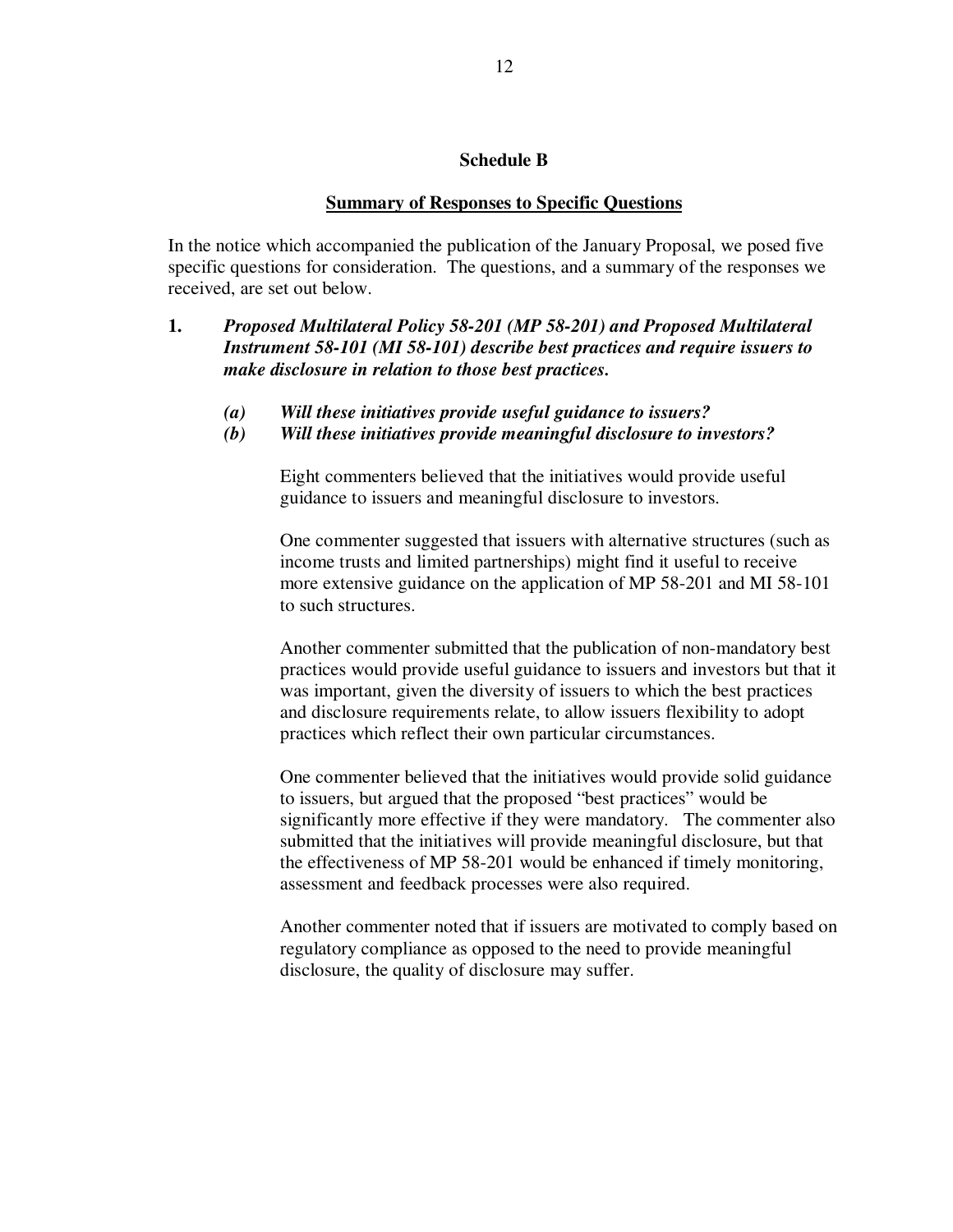### *(c) Would disclosure be more meaningful to investors if issuers were required to describe their practices by reference to certain categories of governance principles rather than by reference to the best practices described in MP 58-201?*

Seven commenters favoured disclosure made in reference to best practices rather than to certain categories of governance principles. A number of these commenters noted that a requirement for a description with reference to mere categories would leave too much latitude for boilerplate responses.

Four commenters, however, noted that the danger of a list of "best practices" is that issuers would not necessarily consider what is best for their particular situation. One of these commenters suggested blending the two approaches. Another commenter noted that the risk that issuers will develop a "check-the-box" mentality was mitigated by allowing issuers to deviate from best practices when a good reason is provided. This commenter did not feel that innovation will be stifled by MP 58-201, and did not expect issuers to be penalized by the market when they adopt other practices that are better suited to their needs if they clearly articulate their reasons for doing so. The commenter believed that the lack of a benchmark against which to compare practices would not encourage innovation, but rather would permit those issuers who do not take governance seriously to pay less attention to their practices. The commenter also believed that it is often difficult for directors to stand-up to a dominating personality unless they have a legal "stick", and that the best practices contained in MP 58-201 would provide this stick. Finally, the commenter noted that to abandon a comparison with best practices approach would negatively impact the credibility of the Canadian markets internationally.

### *(d) What will be the effect on market participants, including investors and issuers, of our publishing best practices in Canada?*

Two commenters believed that the effect on market participants would be positive and would lead to the adoption of best practices by more issuers.

Another commenter submitted that publishing best practices would provide "aspirational goals" for market participants, but would not accomplish meaningful adoption and confidence of investors unless the best practices were made mandatory.

One commenter noted that, to the extent provisions not previously established by the Toronto Stock Exchange or the New York Stock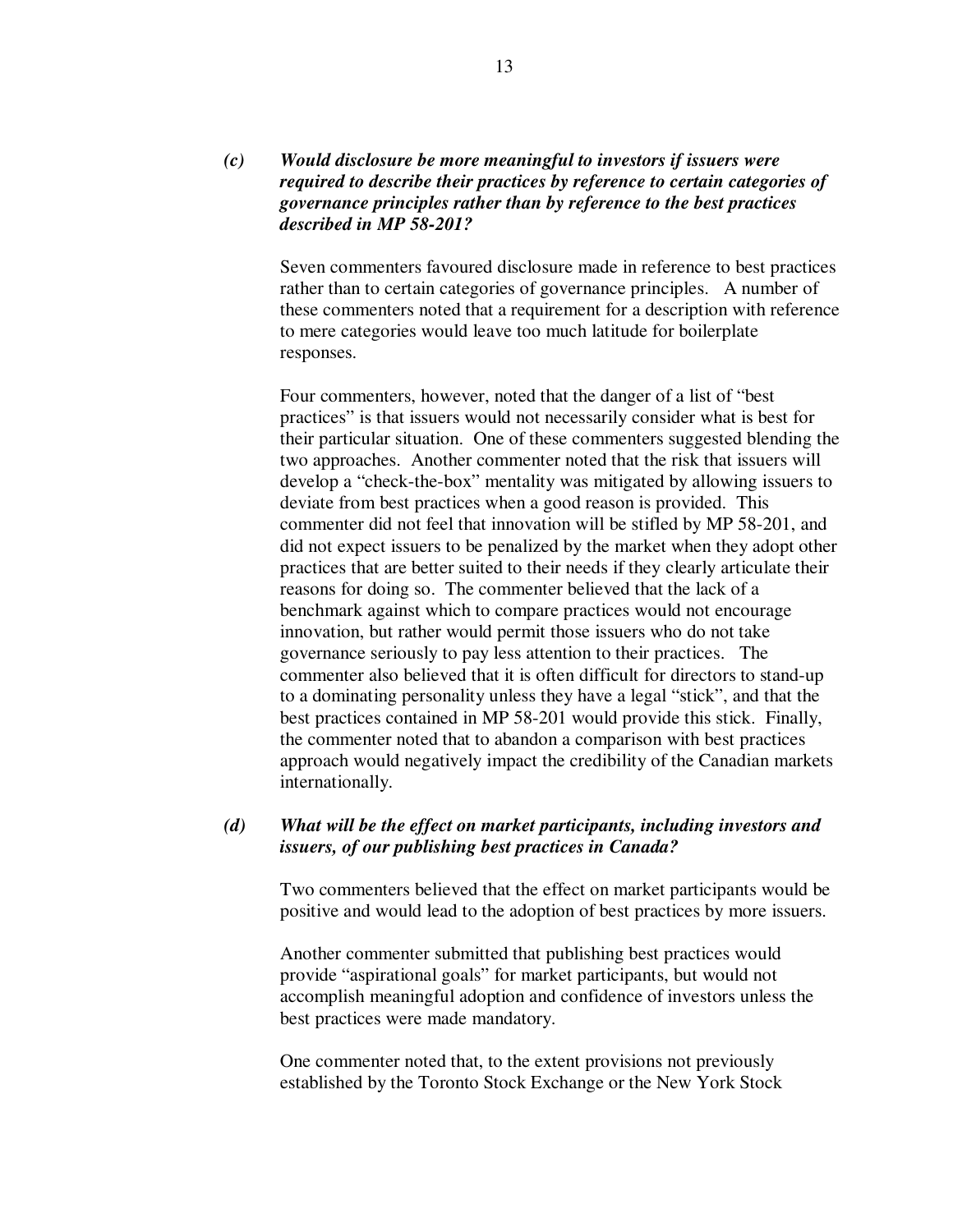Exchange were introduced, issuers would need to devote additional time to integrating these areas into their existing governance practices.

Another commenter feared that securities regulation would become further fragmented if the commissions proceed with publishing MP 58-201 and MI 58-101 on a multilateral, rather than a national, basis.

- **2.** *MI 58-101 does not require an issuer to adopt a code of ethics, but issuers who do not have one must explain why they do not. If an issuer does adopt a code, MI 58-101 requires the issuer to file the code, as well as any amendments on SEDAR. It also requires an issuer to prepare and file a news release respecting any express or implied waiver of the code.*
	- *(a) Will the text of the code of ethics provide useful disclosure for investors?*

Eight commenters agreed that disclosure of the text would contribute to clarity and transparency.

One commenter believed that the specific contents of a code might not be useful (as such codes were becoming increasingly standardized) but the fact that an issuer has a code of ethics in place would be insightful as it would reflect the result of a positive corporate process. Another commenter suggested that the text of a code of ethics, which would be the result of extensive legal discussions and careful phraseology, would probably not provide significant utility for the average investor, but that disclosure would nevertheless aid in the overall transparency of the governance model.

### *(b) Will disclosure of waivers from the code provide useful disclosure for investors?*

Four commenters agreed that disclosure would provide useful guidance and could create a deterrent to granting a waiver.

Four other commenters believed that waivers should be disclosed, but that the provisions governing the disclosure should be refined. Two of these commenters believed that the disclosure should be made only with respect to waivers in favour of directors and executive officers. Five commenters suggested that waivers should only be press released if the waiver was material, as the marketplace may draw adverse inferences from otherwise immaterial press releases.

One commenter disagreed with the principle of waivers. They believed that if there was a significant problem, the issuer should fix its code, and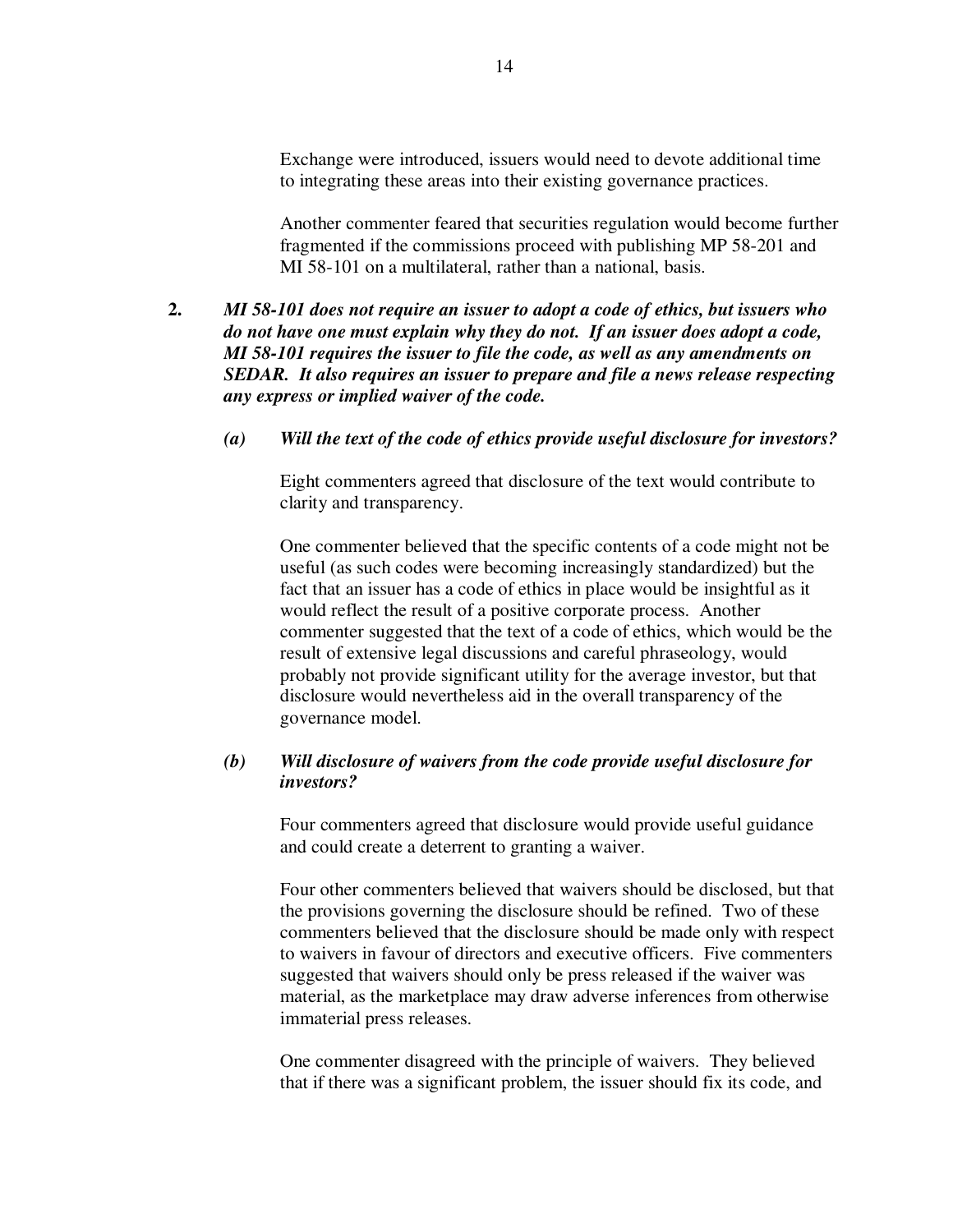that if there was a minor problem, the issuer should "disclose the explanation of the action taken".

*(c) Since there is no requirement to have a code of ethics, will the obligations respecting the filing of the code and any amendments and reporting waivers from the code have the effect of discouraging issuers from adopting a code of ethics?*

Two commenters suggested that the filing and reporting requirements would not discourage issuers from adopting a code of ethics. A third commenter was of the view that the obligations may discourage some issuers, but suggested that issues of time and expense are likely to be more significant considerations.

Three commenters believed that the obligations may discourage adoption. One of these three commenters suggested that issuers should therefore be required to adopt a code. The other two commenters recommended that the issuers should post the code on their websites.

One commenter submitted that as MI 58-101 requires an issuer to file a code only if the issuer has chosen to adopt such a code, it will create a dual standard, with the result that issuers who chose to adopt a code being subject to a higher regulatory review than those who chose not to comply with the best practice.

- **3.** *MI 58-101 does not require issuers to have a compensation committee, nor does it require that committee to be entirely independent or to have a charter, but if an issuer does not have these structures, it must explain why not. An issuer is required to state whether it has a compensation committee, whether that committee is independent and whether it has a compensation committee charter. If there is a charter, the text of the charter must be disclosed. Additionally, MI 58-101 requires an issuer to disclose the process used to determine compensation, but that disclosure is only required if the issuer does not have a compensation committee.*
	- *(a) Would it be useful to investors for the issuer to disclose the process used to determine compensation, regardless of whether it has a compensation committee?*

Seven commenters believed that this disclosure would be useful and would promote accountability.

Two commenters noted that disclosure regarding the process for determining compensation is already required in an issuer's report on executive compensation and that additional or duplicative disclosure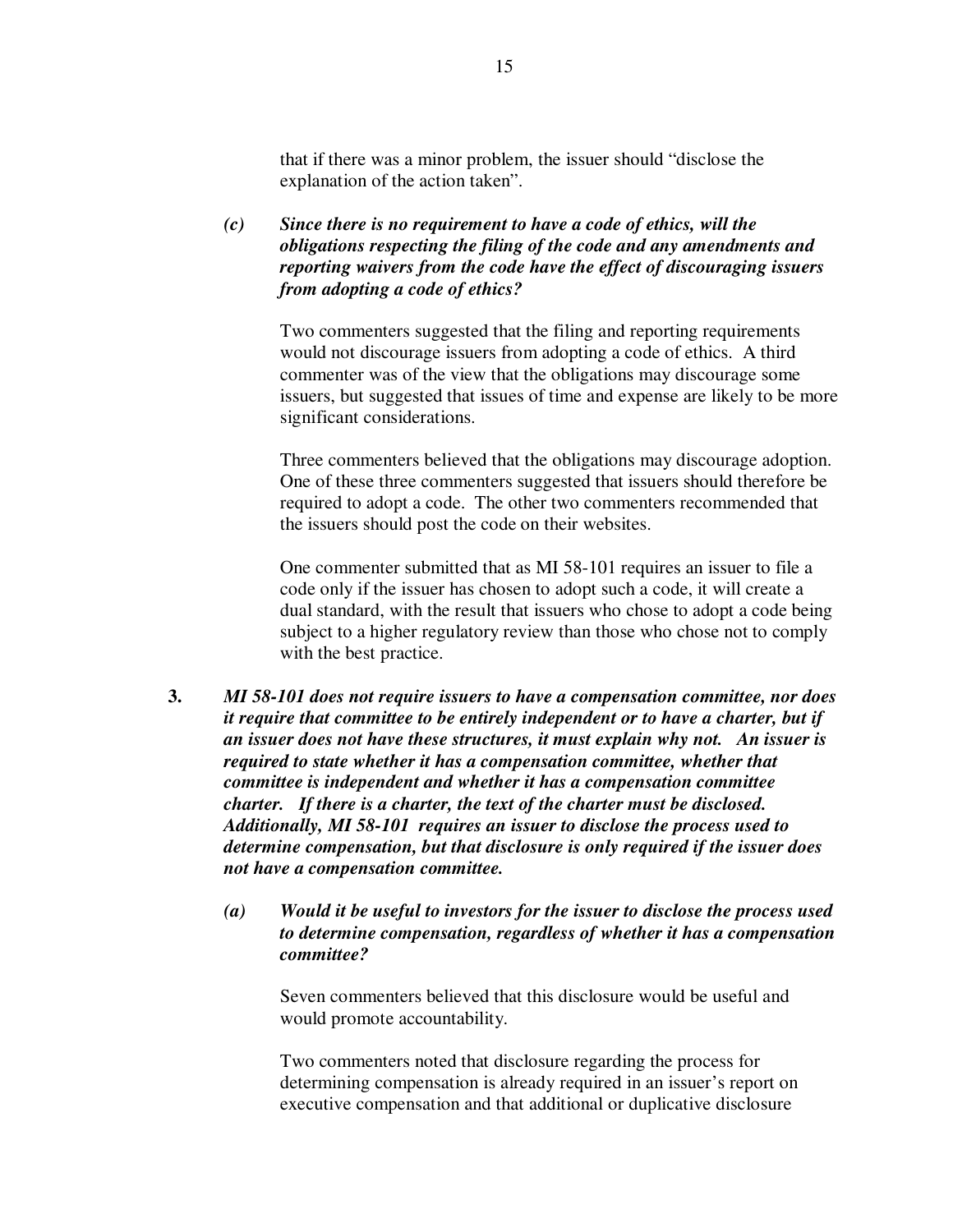would not be helpful. One of these commenters also suggested that disclosure be provided regarding the process used to determine the compensation of senior officers other than the CEO and directors, as this disclosure is not required in Form 51-102 F6. The commenter also noted that there is no definition of "compensation committee" (or "nominating committee") which could lead issuers to establish such committees in name but without any substantive authority.

### *(b) Is disclosure of the text of the compensation committee's charter useful to investors?*

Six commenters agreed that such disclosure would be useful to investors. One of the commenters also believed that establishing accountability in the absence of disclosure of the process used to determine compensation would be of limited value in discouraging inappropriate compensation practices or creating transparency or confidence.

Another commenter submitted that if disclosure was made regarding the process used to compensate senior officers and directors, there would be no additional value in requiring disclosure of the charter.

**4.** *MI 58-101 does not require issuers to have a nominating committee, nor does it require that committee to be entirely independent or to have a charter, but if an issuer does not have these structures, it must explain why not. An issuer is required to state whether it has a nominating committee, whether any such committee is independent and whether it has a nominating committee charter. If there is a charter, the text of the charter must be disclosed. Additionally, MI 58-101 requires an issuer to disclose the process by which candidates are selected for board nomination, but that disclosure is only required if the issuer does not have a nominating committee.*

### *(a) Would it be useful to investors for the issuer to disclose the process by which candidates are selected for board nomination, regardless of whether it has a nominating committee?*

Eight commenters agreed that such disclosure would be useful to investors. Two of these commenters noted that such disclosure would promote rigor and due care in the nomination of qualified candidates that will lead to improved confidence. One of these commenters submitted that establishing accountability in the absence of disclosure of the process used to determine qualifications and selection of appropriate candidates would be of limited value in discouraging inappropriate nominations or creating transparency or confidence.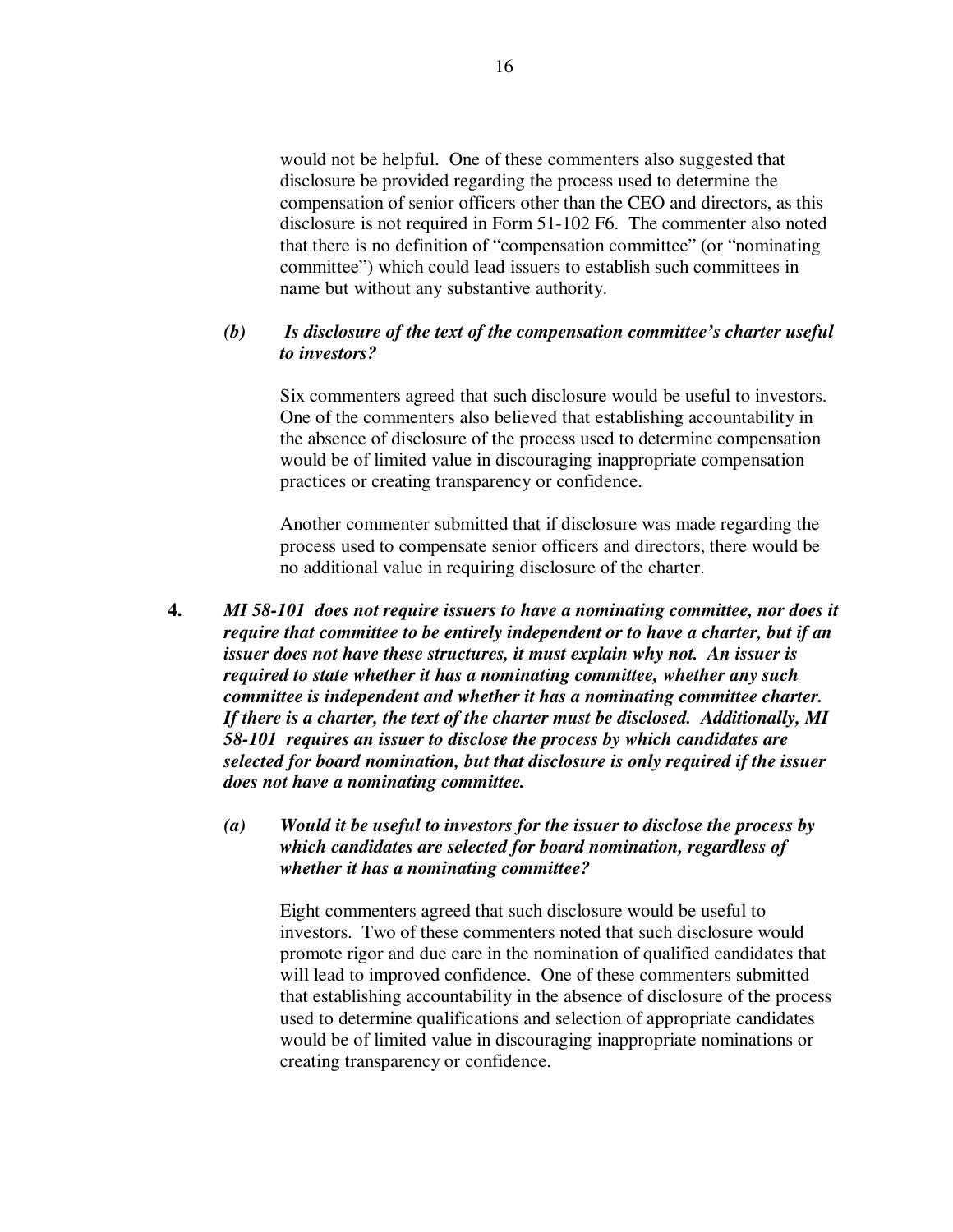### *(b) Is disclosure of the text of the nominating committee's charter useful to investors?*

Five commenters agreed that such disclosure would be useful.

**5.** *MI 58-101 requires an issuer to disclose the process used to assess the performance of the board, committee chairs and CEO, but that disclosure is only required if the issuer does not have written position descriptions for those roles. Would it be useful for investors for the issuer to disclose the assessment process, regardless of whether it has written position descriptions?*

> Six commenters believed that such disclosure would be useful to investors regardless of whether or not the issuer has written position descriptions. Another commenter noted that disclosure would only be useful to the extent it encourages a board to have an assessment process and demonstrates to investors that an issuer has such a process.

> One commenter believed that position descriptions should be required and that, in addition, it would be useful to disclose the assessment process for these roles.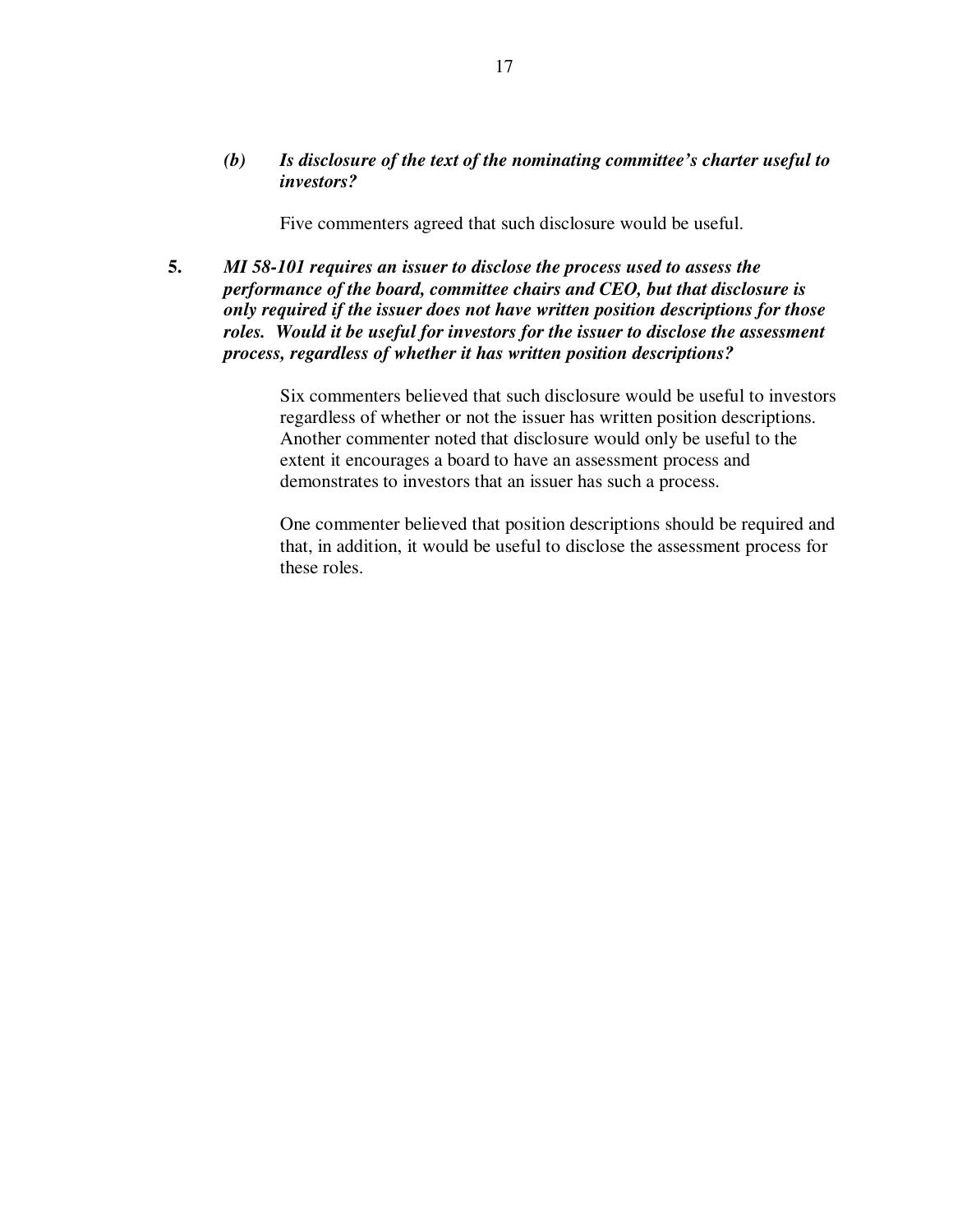#### **Schedule C**

# **Summary of Comments**

#### **A. General Comments on the January Proposal and the April Proposal**

| No. | <b>Section/Topic</b>   | <b>Comment</b>                                                                                                                                                                                                                                                                                                                                                                                                                                                                                                                                                                                                                                                                                                                                                                                                                                                                                                                                                                                                                                                                                                                                                                                                                                                                                                                                                                                                            | <b>Response</b>                                                                                                                                                                                                                                                                                                                                                                                                                                                                                                                                                                                                                                                                                                                                                                                                                                                                                                                                                                                                                                                                                                                        |
|-----|------------------------|---------------------------------------------------------------------------------------------------------------------------------------------------------------------------------------------------------------------------------------------------------------------------------------------------------------------------------------------------------------------------------------------------------------------------------------------------------------------------------------------------------------------------------------------------------------------------------------------------------------------------------------------------------------------------------------------------------------------------------------------------------------------------------------------------------------------------------------------------------------------------------------------------------------------------------------------------------------------------------------------------------------------------------------------------------------------------------------------------------------------------------------------------------------------------------------------------------------------------------------------------------------------------------------------------------------------------------------------------------------------------------------------------------------------------|----------------------------------------------------------------------------------------------------------------------------------------------------------------------------------------------------------------------------------------------------------------------------------------------------------------------------------------------------------------------------------------------------------------------------------------------------------------------------------------------------------------------------------------------------------------------------------------------------------------------------------------------------------------------------------------------------------------------------------------------------------------------------------------------------------------------------------------------------------------------------------------------------------------------------------------------------------------------------------------------------------------------------------------------------------------------------------------------------------------------------------------|
| A.1 | <b>General Support</b> | Eleven commenters believed that issuers would benefit<br>from a uniform approach to corporate governance adopted<br>and applied by all jurisdictions across Canada.<br>Six commenters expressly agreed with the "comply or<br>explain" approach.<br>Five commenters suggested that the Proposed Policy be<br>clarified with respect to the freedom of issuers to adopt<br>their own practices that differ from "best practices".<br>One commenter suggested that issuers need flexibility to<br>adopt appropriate requirements as opposed to comparing<br>themselves to "best practices". Another commenter<br>suggested that MP 58-201 and MI 58-101 be less<br>prescriptive and more flexible for small cap and closely-<br>held companies and noted that the guidelines should, in<br>general, allow companies the flexibility to achieve good<br>corporate governance in a way that meets each issuer's<br>needs and circumstances.<br>Three commenters supported the approach proposed in MI<br>51-104 for all of the specific areas outlined in the request<br>for comments. One of these commenters noted that MI 51-<br>104 provided sufficient flexibility to accommodate the<br>needs of different industries. Another commenter endorsed<br>the starting point that MI 51-104 applies to all reporting<br>issuers.<br>Three commenters believed that the guidelines in MP 58-<br>201 should be made mandatory. | The Proposed Policy and the Proposed Instrument are the initiative of every<br>securities regulatory authority in Canada. The proposals reflect elements of,<br>and the comments received on, both the January Proposal and the April<br>Proposal. In particular,<br>the Proposed Policy clarifies that issuers are not required to adopt the<br>guidelines; instead, issuers should consider each of the guidelines in<br>developing their own corporate governance practices;<br>the Proposed Instrument requires issuers, other than venture issuers,<br>$\bullet$<br>to provide disclosure not only with respect to specific guidelines, but<br>about their corporate governance practices, generally; and<br>the Proposed Instrument requires venture issuers to provide<br>٠<br>disclosure only about their corporate governance practices, in the<br>manner contemplated by the April Proposal.<br>We believe that making the guidelines mandatory would detract from the<br>flexibility which, in our view, must be afforded Canadian issuers given their<br>diversity, particularly small issuers and closely held companies. |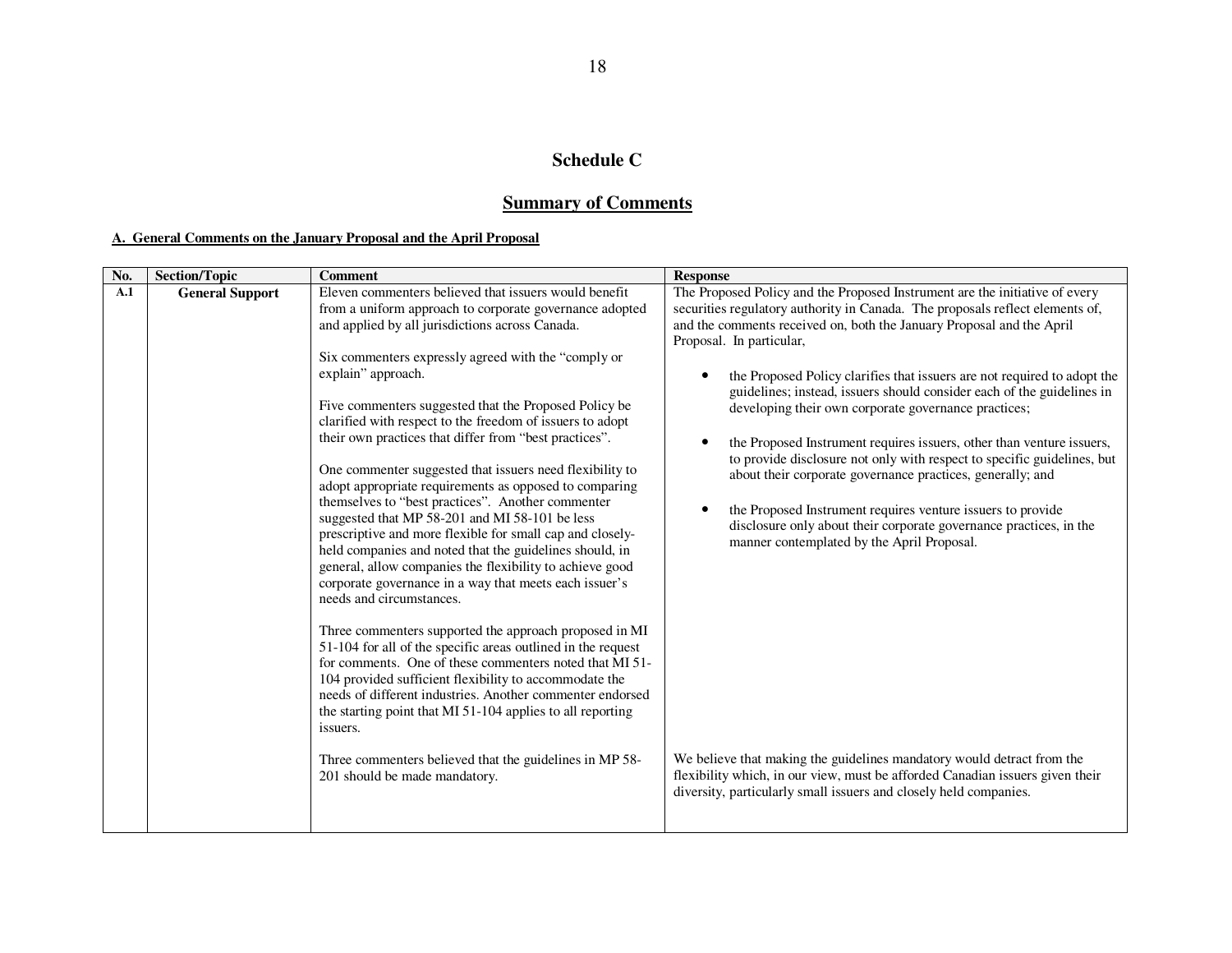| No. | <b>Section/Topic</b> | Comment                                                                                                                                                                                                                                | <b>Response</b>                                                                                                                                                                                                                                                                                                           |
|-----|----------------------|----------------------------------------------------------------------------------------------------------------------------------------------------------------------------------------------------------------------------------------|---------------------------------------------------------------------------------------------------------------------------------------------------------------------------------------------------------------------------------------------------------------------------------------------------------------------------|
|     |                      | One commenter suggested that corporate governance<br>guidelines and the related disclosure instrument remain<br>with the Toronto Stock Exchange, since, as a single body, it<br>could adapt to change more quickly, and would regulate | We disagree. In our view, it is more appropriate that corporate governance<br>guidelines and the related disclosure instrument remain with the CSA for two<br>reasons. First and foremost, this regulation is inconsistent with the business<br>model of the Toronto Stock Exchange. Second, the CSA have a broader array |
|     |                      | more consistently, than 13 separate regulators. Also, the<br>commenter noted that an "exchange-based" approach<br>would be more consistent with the U.S. and Australia.                                                                | of sanctions at their disposal to enforce the related disclosure requirements.<br>We also note that international practice in this area is mixed. For example, in<br>the UK, the authority for corporate governance resides with the Financial<br>Services Authority.                                                     |

#### **B. Comments Specifically About the January Proposal**

|     | <b>January Proposal</b>                                 |                                                                                                                                                                                                                                                                                                                                                                                                   |                                                                                                                                                                                                                                                                                                                                                                                                                                                                                                                                                                                                                                                                                                                                                                                                                                                                                                                                                                      |
|-----|---------------------------------------------------------|---------------------------------------------------------------------------------------------------------------------------------------------------------------------------------------------------------------------------------------------------------------------------------------------------------------------------------------------------------------------------------------------------|----------------------------------------------------------------------------------------------------------------------------------------------------------------------------------------------------------------------------------------------------------------------------------------------------------------------------------------------------------------------------------------------------------------------------------------------------------------------------------------------------------------------------------------------------------------------------------------------------------------------------------------------------------------------------------------------------------------------------------------------------------------------------------------------------------------------------------------------------------------------------------------------------------------------------------------------------------------------|
| No. | <b>Section/Topic</b>                                    | <b>Comment</b>                                                                                                                                                                                                                                                                                                                                                                                    | <b>Response</b>                                                                                                                                                                                                                                                                                                                                                                                                                                                                                                                                                                                                                                                                                                                                                                                                                                                                                                                                                      |
|     | <b>General Comments</b>                                 |                                                                                                                                                                                                                                                                                                                                                                                                   |                                                                                                                                                                                                                                                                                                                                                                                                                                                                                                                                                                                                                                                                                                                                                                                                                                                                                                                                                                      |
| B.1 | Application of MI 58-<br><b>101</b>                     | Four commenters suggested there be an exemption for a<br>subsidiary issuer that is a reporting issuer if it has no equity<br>securities trading on a marketplace and its parent company<br>complies with MI 58-101 or the comparable U.S. rules.<br>This exemption would parallel an existing exemption in<br>paragraph 1.2(e) of Multilateral Instrument 52-110 Audit<br>Committees (MI 52-110). | We agree. We have included this exemption in the Proposed Instrument.                                                                                                                                                                                                                                                                                                                                                                                                                                                                                                                                                                                                                                                                                                                                                                                                                                                                                                |
| B.2 | <b>Application to Non-</b><br><b>Corporate Entities</b> | One commenter suggested that additional guidance be<br>provided regarding application of the principles to non-<br>corporate issuers.<br>Two commenters suggested that, with respect to income<br>trusts, disclosure be made in respect of the underlying<br>business as opposed to the reporting issuer which is<br>separate from the underlying business.                                       | Although the Proposed Policy and the Proposed Instrument have been drafted<br>in contemplation of a corporate issuer, we expect that non-corporate issuers<br>will apply the guidelines and disclosure requirements flexibly.<br>We have provided additional guidance with respect to the application of the<br>Proposed Policy and the Proposed Instrument to income trusts. Specifically,<br>income trust issuers should apply the guidelines and disclosure requirements in<br>a manner which recognizes that certain functions of a corporate issuer, its<br>board and its management may be performed by any or all of the trustees, the<br>board and management of a subsidiary of the trust, or the board, management<br>or employees of a management company. For the purposes of the Proposed<br>Policy and Proposed Instrument, references to "the issuer" include not only the<br>trust but also any underlying entities, including the operating entity. |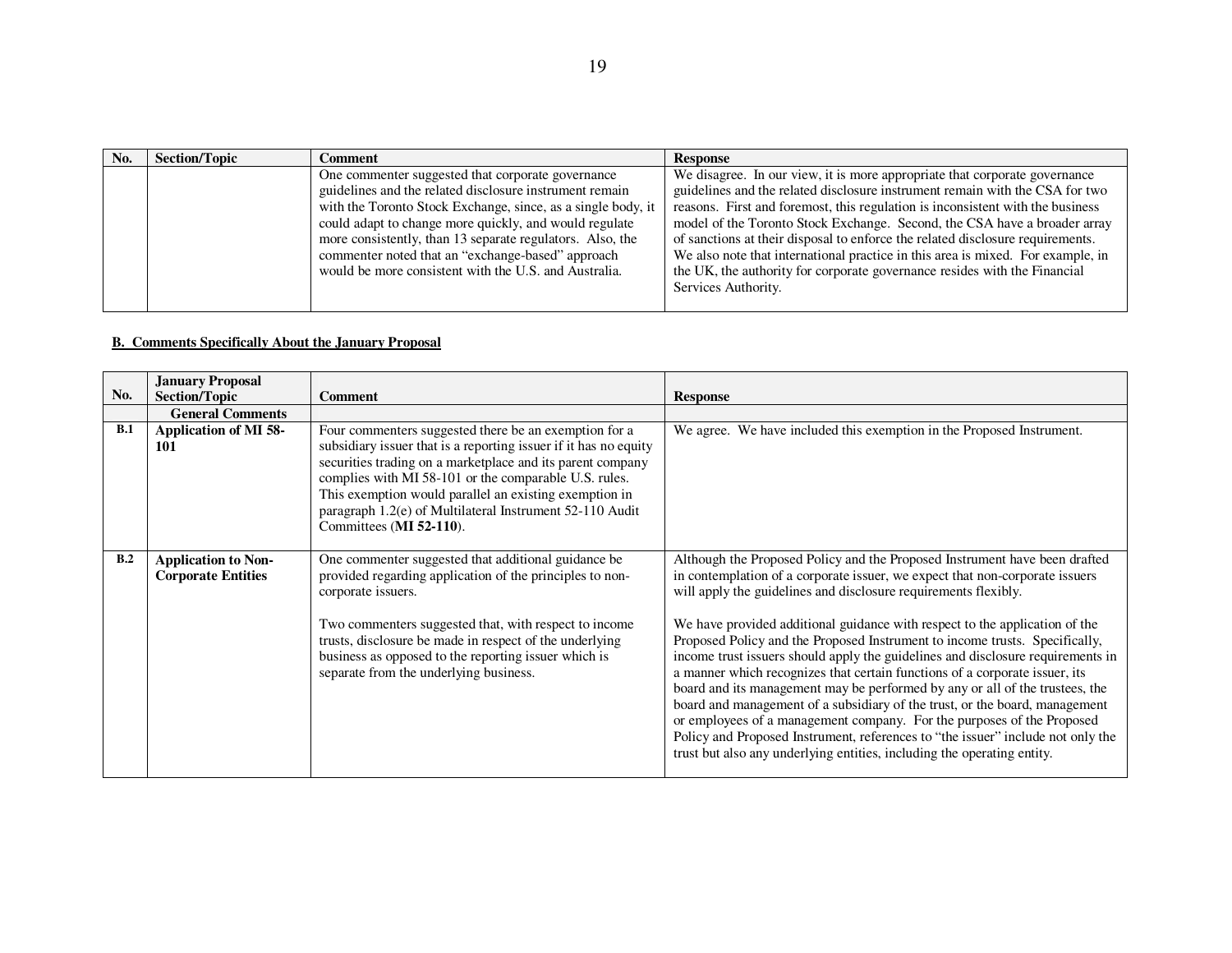|     | <b>January Proposal</b>           |                                                                                                                                                                                                                                                                                                                                                                                                                                                                                                 |                                                                                                                                                                                                                                                                                                                                                                                                                                                                                                                                                                                                    |
|-----|-----------------------------------|-------------------------------------------------------------------------------------------------------------------------------------------------------------------------------------------------------------------------------------------------------------------------------------------------------------------------------------------------------------------------------------------------------------------------------------------------------------------------------------------------|----------------------------------------------------------------------------------------------------------------------------------------------------------------------------------------------------------------------------------------------------------------------------------------------------------------------------------------------------------------------------------------------------------------------------------------------------------------------------------------------------------------------------------------------------------------------------------------------------|
| No. | <b>Section/Topic</b>              | <b>Comment</b>                                                                                                                                                                                                                                                                                                                                                                                                                                                                                  | <b>Response</b>                                                                                                                                                                                                                                                                                                                                                                                                                                                                                                                                                                                    |
| B.3 | <b>Location of Disclosure</b>     | Several commenters suggested that the disclosure required<br>by proposed Form 58-101F1 be included in either the<br>issuer's proxy circular or annual report, rather than its AIF.<br>Another commenter suggested that the disclosure be<br>included in an issuer's proxy circular or posted on its<br>website with a notice in its annual report or proxy circular.                                                                                                                            | The Proposed Instrument now requires issuers to provide the disclosure<br>primarily in their management information circulars.                                                                                                                                                                                                                                                                                                                                                                                                                                                                     |
|     |                                   | One commenter suggested that disclosure be required on a<br>guideline by guideline basis, perhaps in tabular format.                                                                                                                                                                                                                                                                                                                                                                            | We do not believe it is necessary to prescribe the format of the disclosure.                                                                                                                                                                                                                                                                                                                                                                                                                                                                                                                       |
| B.4 | <b>Venture Issuers</b>            | One commenter was of the view that venture issuers should<br>have an open-ended approach to disclosure rather than a<br>comply or explain" approach. The commenter supported<br>the exemption for venture issuers from many of the<br>disclosure requirements in MI 58-101. Another commenter<br>suggested that guidelines be more explicit regarding the<br>unique challenges facing smaller issuers.<br>Two commenters suggested that there be no modified<br>disclosure for venture issuers. | We recognize that it may not be productive to require venture issuers to<br>comply with the same disclosure requirements applicable to larger issuers.<br>The venture issuer disclosure requirements in the Proposed Instrument have<br>therefore been modelled on those in the April Proposal, which require<br>disclosure of an issuer's corporate governance practices, generally, rather than<br>against specific guidelines.                                                                                                                                                                  |
| B.5 | <b>Meaning of</b><br>Independence | A number of commenters made suggestions regarding the<br>definition of independence.<br>Four commenters suggested that the definition of<br>independence appear in either MI 58-101 or MP 58-201,<br>rather than being cross-referenced to MI 52-110. One<br>commenter also suggested that more explanation be<br>provided for having different measures of independence for<br>the audit committee and for the board.                                                                          | We have published, concurrently with the publication of this Notice,<br>amendments to the definition of independence in MI 52-110. These<br>amendments were designed<br>(i) to make the cross-reference in the Proposed Instrument to the<br>definition of independence in MI 52-110 easier to follow; and<br>(ii) to more closely harmonize our definition of independence with<br>corresponding requirements in the United States.<br>For more details relating to these changes, see the notice accompanying the<br>proposed amendments to MI 52-110 (the Audit Committee Amendment<br>Notice). |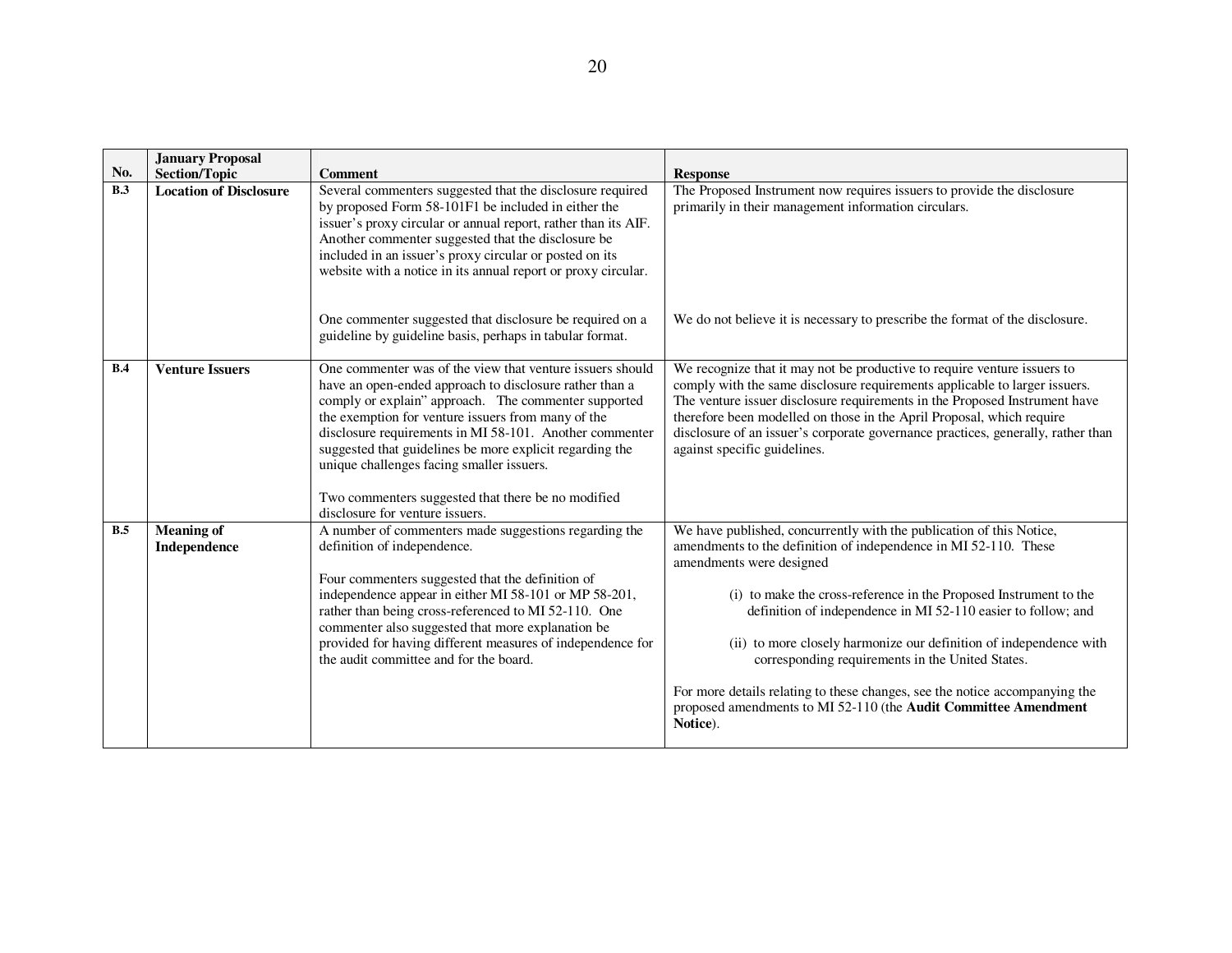|            | <b>January Proposal</b>                                                                                       |                                                                                                                                                                                                                                                                                                                                                                                                        |                                                                                                                                                                                                                                                                                                                                                                                                                                                                                                                                                                                                                                                                             |
|------------|---------------------------------------------------------------------------------------------------------------|--------------------------------------------------------------------------------------------------------------------------------------------------------------------------------------------------------------------------------------------------------------------------------------------------------------------------------------------------------------------------------------------------------|-----------------------------------------------------------------------------------------------------------------------------------------------------------------------------------------------------------------------------------------------------------------------------------------------------------------------------------------------------------------------------------------------------------------------------------------------------------------------------------------------------------------------------------------------------------------------------------------------------------------------------------------------------------------------------|
| No.        | <b>Section/Topic</b>                                                                                          | <b>Comment</b>                                                                                                                                                                                                                                                                                                                                                                                         | <b>Response</b>                                                                                                                                                                                                                                                                                                                                                                                                                                                                                                                                                                                                                                                             |
| <b>B.6</b> | <b>Controlled Companies</b>                                                                                   | Two commenters suggested that it would be helpful to<br>provide guidance on how shareholding impacts<br>independence. Two other commenters suggested that MP<br>58-201 clearly state that independence means independence<br>from management. A fifth commenter suggested that<br>guidelines be more explicit regarding the unique challenges<br>facing controlled companies.                          | Although shareholding alone may not interfere with the exercise of a director's<br>independent judgement, we believe that other relationships between an issuer<br>and a shareholder may constitute material relationships with the issuer, and<br>should be considered by the board when determining a director's<br>independence.                                                                                                                                                                                                                                                                                                                                         |
|            |                                                                                                               | One commenter also suggested that MP 58-201 state that<br>controlled companies need not have either a majority of<br>independent directors or a chair/lead director who is<br>independent from the controlling shareholder. Another<br>commenter recommended that the exemptions regarding<br>audit committees found in sections 3.2 through 3.6 of MI<br>52-110 also apply to other board committees. | In our view, these proposed revisions are unnecessary. Unlike MI 52-110,<br>which generally requires issuers to have an independent audit committee, the<br>guidelines are not mandatory, and so issuers are free to adopt those corporate<br>governance practices that they determine to be appropriate for their particular<br>circumstances. Issuers are only required to disclose the corporate governance<br>practices that they have adopted. Furthermore, we note that many of the<br>exemptions from the independence requirements of MI 52-110 referred to by<br>the one commenter also require an issuer to disclose that they are relying on<br>such exemptions. |
|            | <b>Comments on Specific</b><br><b>Guidelines and</b><br><b>Disclosure</b><br><b>Requirements</b>              |                                                                                                                                                                                                                                                                                                                                                                                                        |                                                                                                                                                                                                                                                                                                                                                                                                                                                                                                                                                                                                                                                                             |
| B.7        | <b>Majority of</b><br><b>Independent Directors -</b><br><b>Guideline and</b><br><b>Disclosure Requirement</b> | One commenter suggested that each issuer's board be<br>required to have a majority of independent directors.                                                                                                                                                                                                                                                                                           | We believe that these recommendations would be inconsistent with the<br>objective of flexibility afforded by the "comply or explain" approach which<br>underlies the Proposed Policy and the Proposed Instrument. We have therefore<br>not adopted these suggestions.                                                                                                                                                                                                                                                                                                                                                                                                       |
|            |                                                                                                               | Another commenter suggested that the guidelines<br>recommend that two-thirds of the directors on each board<br>be independent.                                                                                                                                                                                                                                                                         | We believe that recommending two-thirds of the directors on a board be<br>independent would be inappropriate and out-of-step with international<br>standards.                                                                                                                                                                                                                                                                                                                                                                                                                                                                                                               |
|            |                                                                                                               | Three commenters suggested that issuers identify<br>independent directors and explain why each one is<br>independent. Another commenter suggested that issuers<br>disclose which directors are not independent, together of an<br>explanation as to why they are not.                                                                                                                                  | We agree that issuers should identify both independent and non-independent<br>directors. We also agree that issuers should disclose their basis for<br>determining that a director is not independent. However, we believe that<br>requiring issuers to disclose the basis for determining that a director is<br>independent would be impractical. We have revised the Proposed Instrument<br>accordingly.                                                                                                                                                                                                                                                                  |
|            |                                                                                                               | Three commenters suggested that issuers publish a list of                                                                                                                                                                                                                                                                                                                                              | We agree that issuers should publish a list of boards on which directors serve                                                                                                                                                                                                                                                                                                                                                                                                                                                                                                                                                                                              |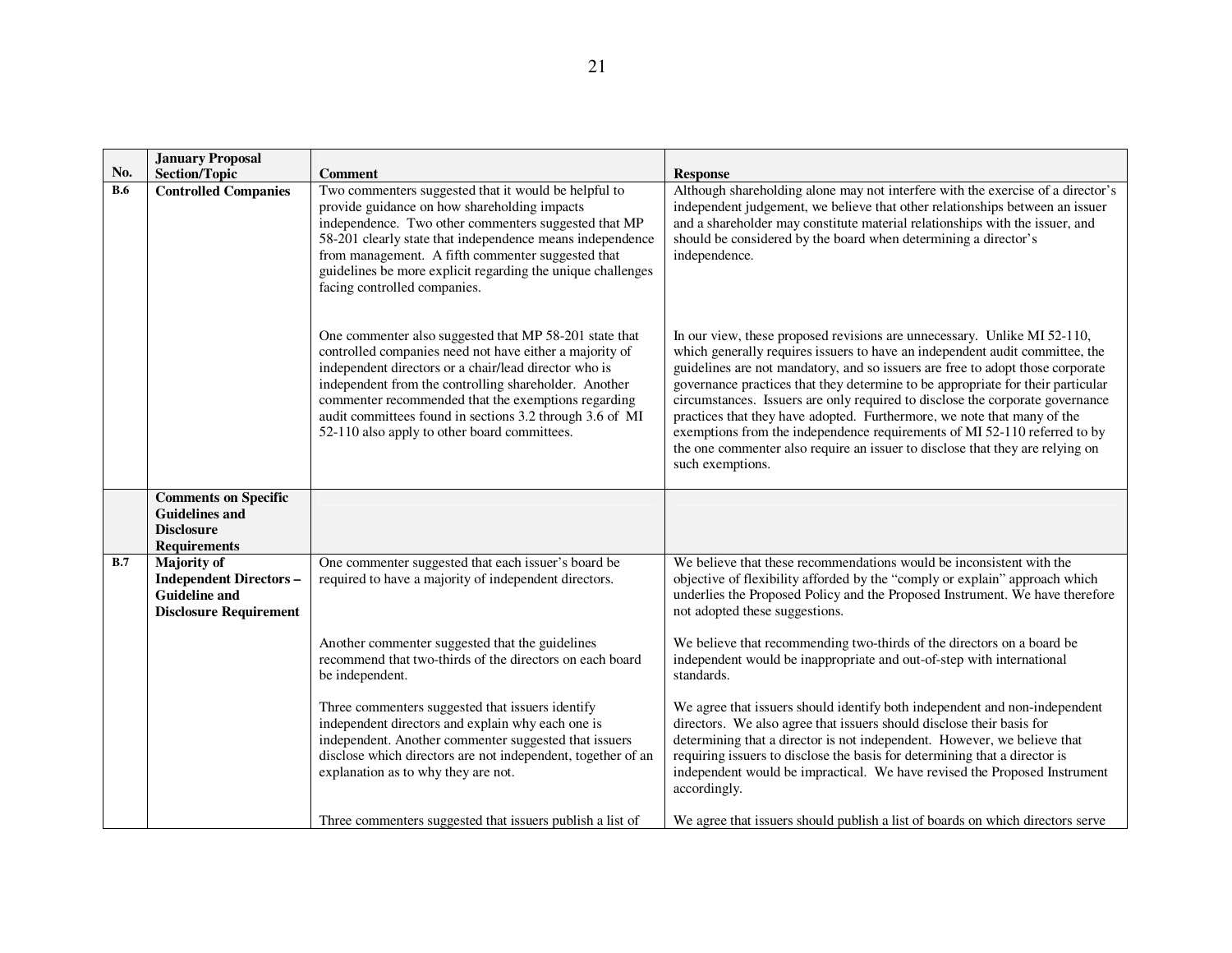| and have included this requirement in the Proposed Instrument. However, in<br>light of the other guidelines and disclosure requirements, we do not believe it<br>to be necessary to require all issuers to disclose directors' attendance.                                                                                                                                                                                                                                                                                                 |
|--------------------------------------------------------------------------------------------------------------------------------------------------------------------------------------------------------------------------------------------------------------------------------------------------------------------------------------------------------------------------------------------------------------------------------------------------------------------------------------------------------------------------------------------|
| The guideline now recommends that where a chair is not independent, an<br>independent director should be appointed to act as a lead director. However,<br>the guideline continues to recommend that the independent lead director act as<br>an effective leader of the board, and ensure that the board's agenda will enable<br>it to successfully carry out its duties. We note that this guidance is consistent<br>with the recommendations set out in the Saucier Report (2001).<br>See paragraph 1 of the response to Item B.7, above. |
|                                                                                                                                                                                                                                                                                                                                                                                                                                                                                                                                            |
| We believe that it is appropriate for independent directors to hold regularly<br>scheduled meetings at which members of management are not in attendance.<br>We believe this properly empowers the independent directors. We fail to see<br>how it would will result in a greater risk of developing a "two-tier board".                                                                                                                                                                                                                   |
| The Proposed Instrument now requires issuers to disclose the number of<br>meetings held by the independent directors over the preceding 12 month<br>period. However, we do not believe that it is necessary to mandate disclosure<br>of attendance at these meetings. See also paragraph 4 of the response to Item                                                                                                                                                                                                                         |
| See paragraph 1 of the response to Item B.7, above.<br>We believe it is fundamental to any system of corporate governance that the<br>board assume explicit responsibility for those areas identified in paragraph 3.4<br>of the Proposed Policy. We note that subsection 102(1) of the Canada<br>Business Corporations Act provides that, subject to any unanimous shareholder                                                                                                                                                            |
|                                                                                                                                                                                                                                                                                                                                                                                                                                                                                                                                            |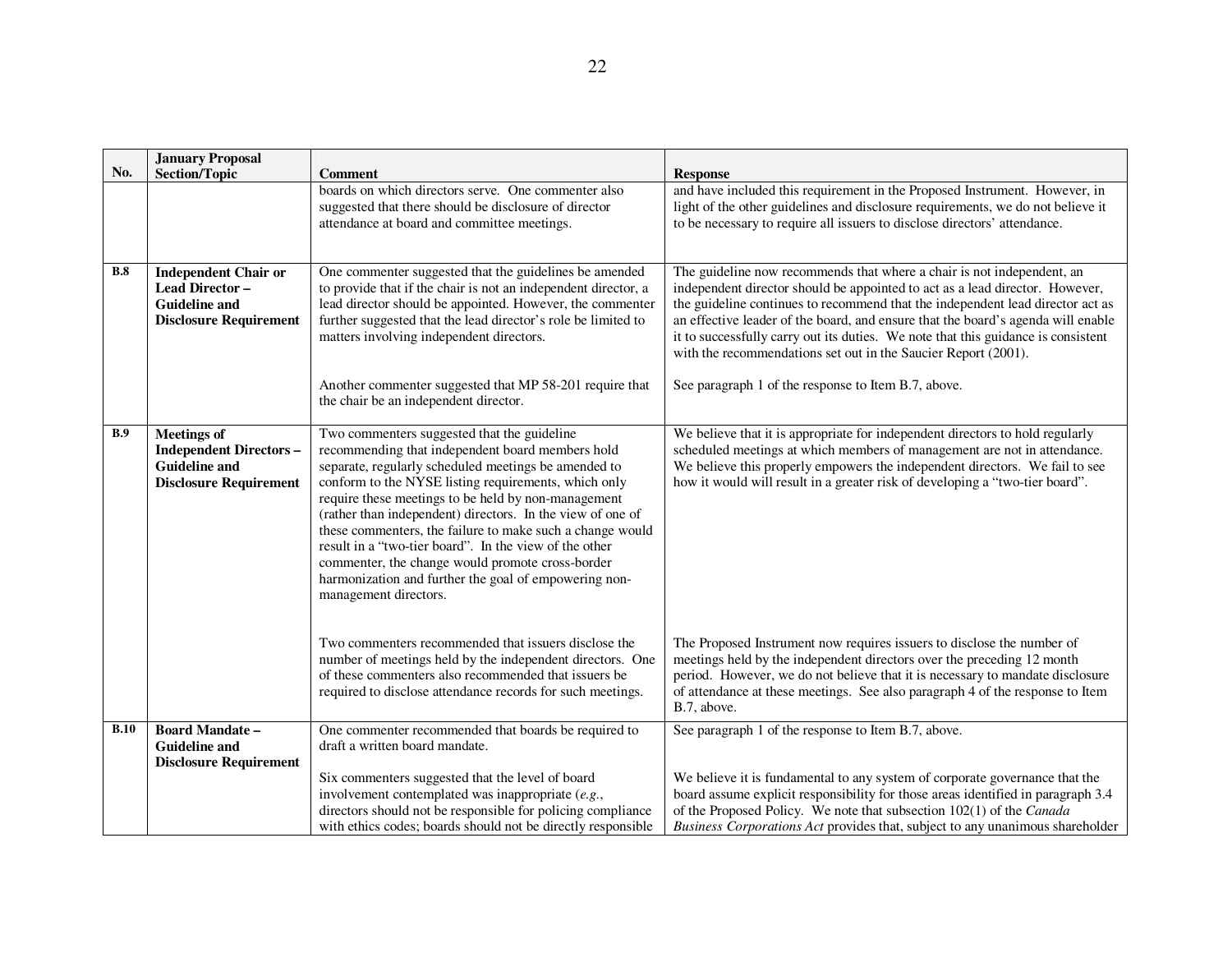|     | <b>January Proposal</b> |                                                                                                                                                                                                                                                                                                                                                                                                                    |                                                                                                                                                                                                                                                                                                                                                                                                                                                                                                                                                                                                                                                                                         |
|-----|-------------------------|--------------------------------------------------------------------------------------------------------------------------------------------------------------------------------------------------------------------------------------------------------------------------------------------------------------------------------------------------------------------------------------------------------------------|-----------------------------------------------------------------------------------------------------------------------------------------------------------------------------------------------------------------------------------------------------------------------------------------------------------------------------------------------------------------------------------------------------------------------------------------------------------------------------------------------------------------------------------------------------------------------------------------------------------------------------------------------------------------------------------------|
| No. | <b>Section/Topic</b>    | <b>Comment</b>                                                                                                                                                                                                                                                                                                                                                                                                     | <b>Response</b>                                                                                                                                                                                                                                                                                                                                                                                                                                                                                                                                                                                                                                                                         |
|     |                         | for risk identification and management or succession<br>planning). The commenters generally recommended that<br>the guidelines be revised to coincide with directors'<br>obligations under corporate law. However, another<br>commenter noted that while management must have the<br>right to manage on a day-to-day basis, closer supervision by<br>directors should be an objective.                             | agreement, the directors shall manage, or supervise the management of, the<br>business and affairs of a corporation. In light of this, we fail to see how the<br>level of board involvement contemplated by the guidelines is inconsistent with<br>a director's corporate law obligations. Furthermore, we note that these<br>guidelines are substantially similar to the guidelines adopted by the TSX in<br>1995.                                                                                                                                                                                                                                                                     |
|     |                         | One commenter suggested that we recognize the right and<br>responsibility of directors to monitor ethical decisions by<br>directors.                                                                                                                                                                                                                                                                               | The Proposed Policy recommends that the board monitor compliance with its<br>code, including compliance by its own directors. We believe this guideline<br>adequately addresses the concerns raised by the commenter.                                                                                                                                                                                                                                                                                                                                                                                                                                                                   |
|     |                         | Another commenter suggested that the board's mandate<br>include clearly defining the level of accountability of a<br>CEO (including metrics and a time horizon during which to<br>achieve objectives). Another commenter recommended<br>that the board mandate also include ensuring the<br>compensation of the CEO and senior officer is not<br>constructed in such a way as to encourage unethical<br>behaviour. | The guidelines recommend that the board, together with the CEO, develop a<br>clear position description for the CEO and that the board develop or approve<br>the corporate goals and objectives that the CEO is responsible for meeting.<br>The guidelines also recommend that the compensation committee review and<br>approve corporate goals and objectives relevant to CEO compensation,<br>evaluate the CEO's performance in light of those goals and objectives, and<br>determine or make recommendations to the board with respect to CEO<br>compensation based on this evaluation. We believe that these guidelines<br>adequately address the concerns raised by the commenter. |
|     |                         | Three commenters recommended that more guidance be<br>provided with respect to the steps used in assessing the<br>integrity of a CEO and senior officers.                                                                                                                                                                                                                                                          | We believe that any determination of the steps that should be taken must be<br>made on a case by case basis, and that any statement regarding these steps,<br>even on a generic basis, would likely only foster a "check- list mentality".                                                                                                                                                                                                                                                                                                                                                                                                                                              |
|     |                         | Three commenters suggested that more guidance be given<br>with respect to measures for receiving feedback from<br>security holders.                                                                                                                                                                                                                                                                                | The relevant guideline now provides an example of a measure for receiving<br>feedback from shareholders.                                                                                                                                                                                                                                                                                                                                                                                                                                                                                                                                                                                |
|     |                         | Two commenters disliked the recommendation that the<br>board mandate set out decisions requiring pre-approval by<br>the board. The commenters noted that this could result in<br>extensive disclosure that would be confusing to investors.<br>Furthermore, one commenter suggested that this<br>information could, in some circumstances, also be<br>proprietary.                                                 | We have deleted this recommendation from the Proposed Instrument.                                                                                                                                                                                                                                                                                                                                                                                                                                                                                                                                                                                                                       |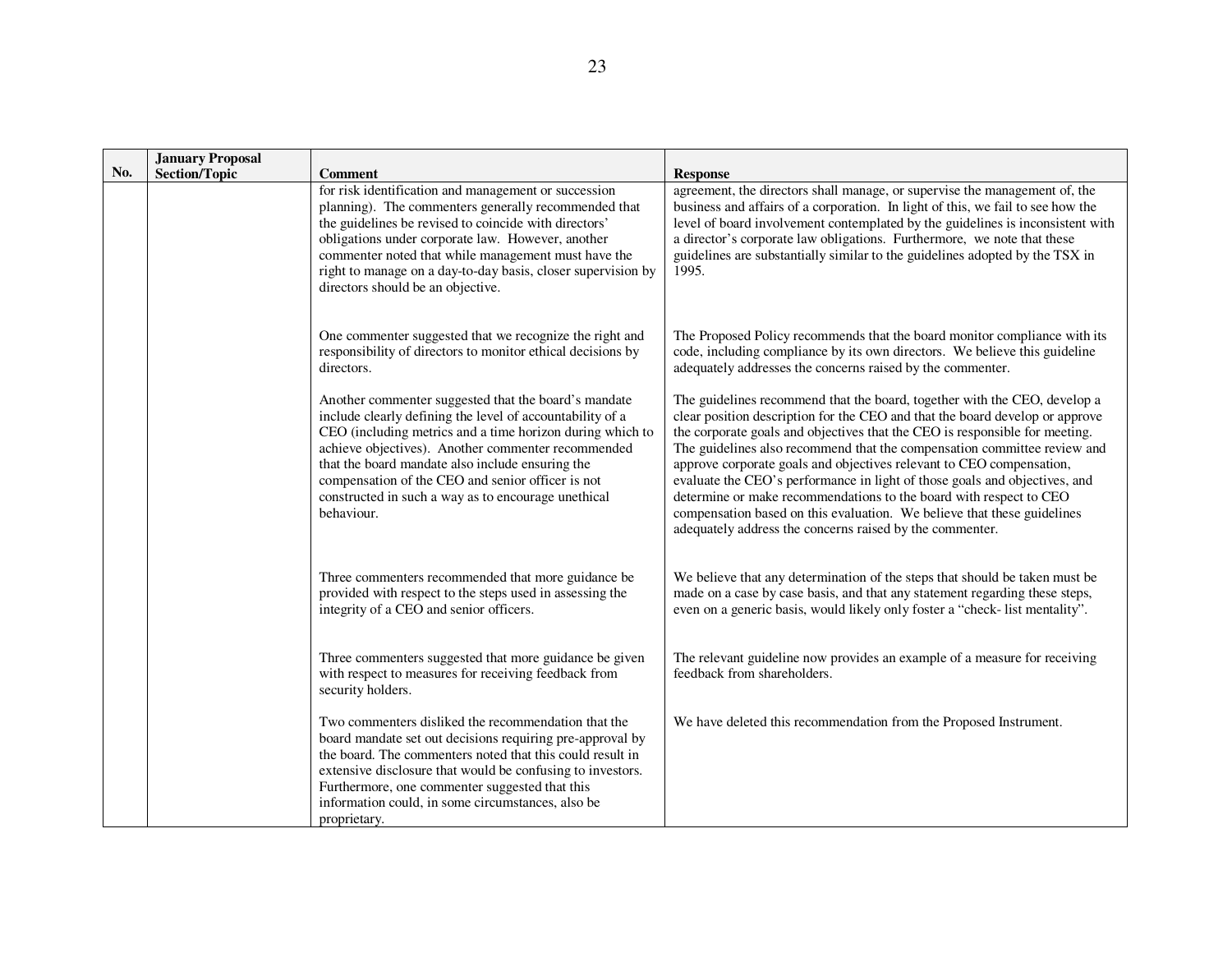|             | <b>January Proposal</b>                                                                                          |                                                                                                                                                                                                                                                                                                                                                                                                                                                                                                                                                                                                                                                                                                                                                                   |                                                                                                                                                                                                                                                                                                                                                                                                                                                                  |
|-------------|------------------------------------------------------------------------------------------------------------------|-------------------------------------------------------------------------------------------------------------------------------------------------------------------------------------------------------------------------------------------------------------------------------------------------------------------------------------------------------------------------------------------------------------------------------------------------------------------------------------------------------------------------------------------------------------------------------------------------------------------------------------------------------------------------------------------------------------------------------------------------------------------|------------------------------------------------------------------------------------------------------------------------------------------------------------------------------------------------------------------------------------------------------------------------------------------------------------------------------------------------------------------------------------------------------------------------------------------------------------------|
| No.         | <b>Section/Topic</b>                                                                                             | <b>Comment</b>                                                                                                                                                                                                                                                                                                                                                                                                                                                                                                                                                                                                                                                                                                                                                    | <b>Response</b>                                                                                                                                                                                                                                                                                                                                                                                                                                                  |
|             |                                                                                                                  | One commenter suggested that, to avoid increased printing<br>costs for an issuer's AIF, the written mandate for the board<br>be disclosed by posting it on the issuer's website or by<br>filing it on SEDAR. Another commenter recommended<br>that, in addition, the mandate also be published in the<br>issuer's circular every three years.                                                                                                                                                                                                                                                                                                                                                                                                                     | We do not believe that the cost of including the board's mandate in an issuer's<br>AIF or management information circular will be onerous. Consequently, we<br>have not revised the Proposed Instrument.                                                                                                                                                                                                                                                         |
| <b>B.11</b> | <b>Position Descriptions -</b><br><b>Guideline and</b><br><b>Disclosure Requirement</b>                          | Five commenters suggested that it was unnecessary to have<br>a position description for each director because either (i) the<br>director's duties were already imposed by law, or (ii) this<br>information would be contained in the board mandate.<br>One commenter suggested that, as an alternative, the board<br>set out its expectations of its directors, either in the board<br>mandate or in a separate document.<br>Several commenters were concerned that the guidelines<br>suggested each individual director have their own position<br>description tailored to their particular skills and<br>competencies. The commenters believed that this would<br>inappropriately focus attention on individual directors,<br>rather than the board as a whole. | We have deleted the guideline recommending that the board develop a written<br>position description for directors, but have added guidance recommending that<br>the board mandate set out expectations and responsibilities of directors,<br>including basic duties and responsibilities with respect to attendance at board<br>meetings and advance review of meeting materials. This guidance is now<br>substantially similar to the requirements of the NYSE. |
|             |                                                                                                                  | Three commenters suggested that it was not necessary to<br>have a position description for "chairs" of board<br>committees, as the responsibilities of the chairs would be<br>contained in the committee charter.<br>One commenter suggested that the phrase "delineating<br>management's responsibilities" be clarified in connection<br>with the position description for the CEO.                                                                                                                                                                                                                                                                                                                                                                              | The charter of a committee may set out an adequate position description for a<br>committee chair. In such a case, we believe that this would be sufficient for an<br>issuer to have satisfied the "position description" guideline.<br>We believe that the phrase "delineating management's responsibilities" is<br>sufficiently clear. We have not therefore revised this guideline.                                                                            |
| B.12        | <b>Orientation and</b><br><b>Continuing Education -</b><br><b>Guideline and</b><br><b>Disclosure Requirement</b> | One commenter recommended that the guideline regarding<br>continuing education be flexible as opposed to prescriptive.<br>One commenter suggested that the guidelines recommend                                                                                                                                                                                                                                                                                                                                                                                                                                                                                                                                                                                   | We believe the guideline, as written, is flexible.<br>As currently drafted, the guideline suggests that all new directors should                                                                                                                                                                                                                                                                                                                                 |
|             |                                                                                                                  | that investor relations form part of director orientation and                                                                                                                                                                                                                                                                                                                                                                                                                                                                                                                                                                                                                                                                                                     | receive a "comprehensive orientation". The guideline goes on to specifically                                                                                                                                                                                                                                                                                                                                                                                     |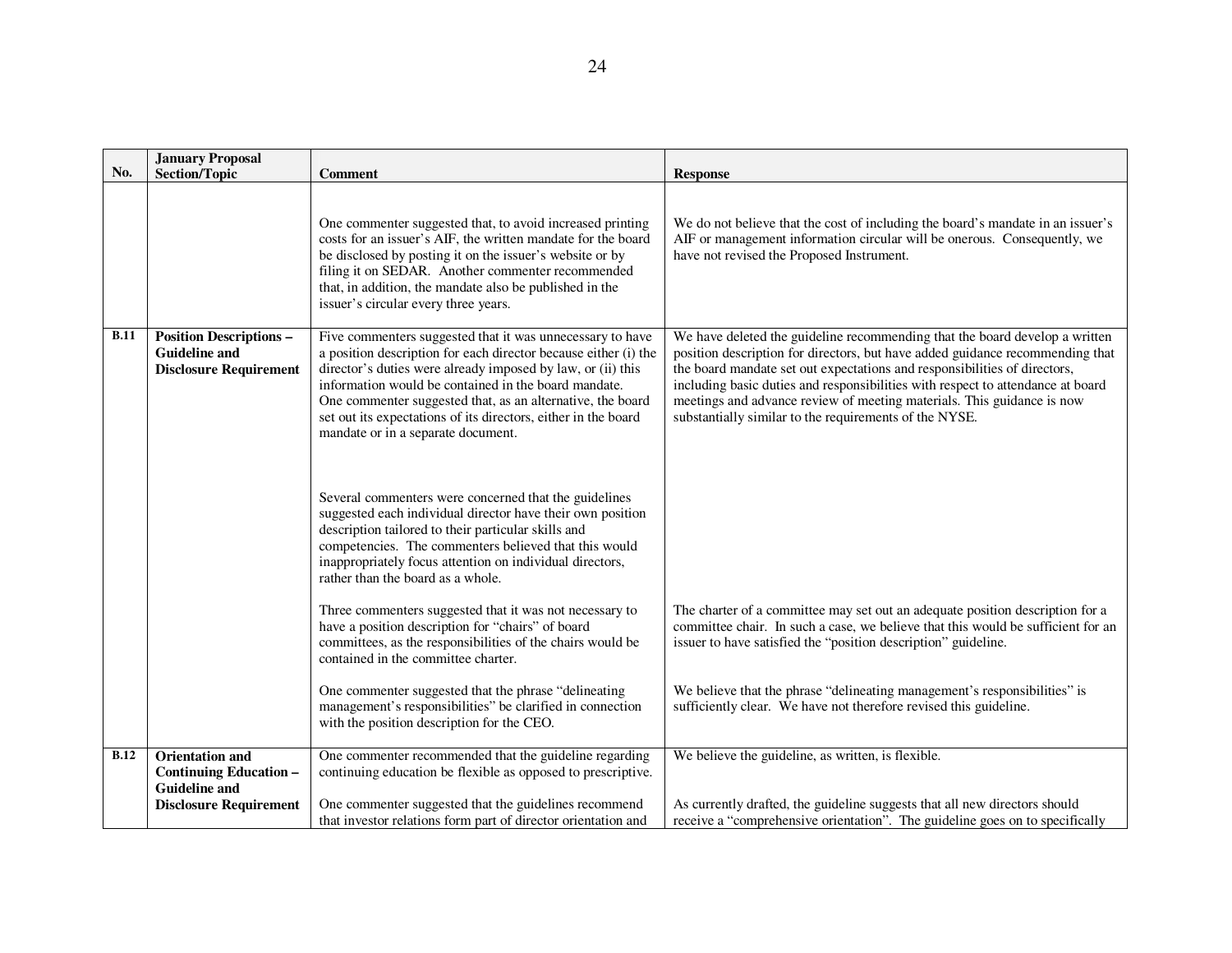|             | <b>January Proposal</b>                                                                                                       |                                                                                                                                                                                                                                                                                                             |                                                                                                                                                                                                                                                                                                                                                                                                         |
|-------------|-------------------------------------------------------------------------------------------------------------------------------|-------------------------------------------------------------------------------------------------------------------------------------------------------------------------------------------------------------------------------------------------------------------------------------------------------------|---------------------------------------------------------------------------------------------------------------------------------------------------------------------------------------------------------------------------------------------------------------------------------------------------------------------------------------------------------------------------------------------------------|
| No.         | <b>Section/Topic</b>                                                                                                          | <b>Comment</b>                                                                                                                                                                                                                                                                                              | <b>Response</b>                                                                                                                                                                                                                                                                                                                                                                                         |
|             |                                                                                                                               | ongoing board briefings. Two other commenters<br>recommended that director education specifically include a<br>component on ethics.                                                                                                                                                                         | suggest that directors should understand the role of the board, the contribution<br>that individual directors are expected to make, and the nature and operations of<br>the issuer's business. We do not believe it is necessary to specifically<br>recommend other areas that should be included in a director's "comprehensive<br>orientation", as that is best left to the discretion of the board.  |
|             |                                                                                                                               | Two commenters suggested we clarify what it means for a<br>director to "fully understand" an issuer's business. The<br>commenters believed that it was unrealistic to expect all<br>new directors to fully understand the nature and operations<br>of an issuer's business, at least in the short term.     | We agree and have amended the guideline accordingly.                                                                                                                                                                                                                                                                                                                                                    |
|             |                                                                                                                               | One commenter suggested that more guidance be given on<br>the type of disclosure that is expected regarding director<br>orientation and continuing education.                                                                                                                                               | We believe the additional guidance is unnecessary.                                                                                                                                                                                                                                                                                                                                                      |
| <b>B.13</b> | <b>Code of Business</b><br><b>Conduct and Ethics -</b><br><b>Guideline - General</b>                                          | One commenter recommended that the preamble to MP 58-<br>201 include a reference to the promotion of integrity<br>throughout the organization and not just deterring<br>wrongdoing.                                                                                                                         | We have amended the guidelines respecting the code of business conduct and<br>ethics (a code) to specifically encourage the promotion of integrity.                                                                                                                                                                                                                                                     |
|             |                                                                                                                               | A number of commenters suggested that a code be<br>mandatory for issuers.                                                                                                                                                                                                                                   | See paragraph 1 of the response to Item B.7, above.                                                                                                                                                                                                                                                                                                                                                     |
|             |                                                                                                                               | Three commenters suggested that the provisions relating to<br>codes be bolstered Three commenters suggested that the<br>code include social and environmental aspects. One<br>commenter recommended that the code specifically prohibit<br>corrupt behaviour.                                               | The guidelines relating to the code were drafted to be broadly applicable.<br>However, issuers are not precluded from including additional provisions in<br>their own codes.                                                                                                                                                                                                                            |
|             |                                                                                                                               | One commenter suggested that the board undertake a<br>periodic review of the code to determine its adequacy and<br>effectiveness. Another commenter suggested that a "chief<br>ethics officer" be designated.                                                                                               | While we agree that these measures would be useful in facilitating an ethical<br>corporate culture, we are of the view that these measures would be<br>encompassed in the board's mandate in connection with the creation of a<br>culture of integrity throughout the organization.                                                                                                                     |
| <b>B.14</b> | <b>Code of Business</b><br><b>Conduct and Ethics -</b><br><b>Guideline - Monitoring</b><br><b>Compliance with the</b><br>Code | One commenter suggested that issuers be required to report<br>on how they integrate codes into their decision-making $(e.g.,$<br>training). Another commenter recommended that issuers<br>report on their "ethical management structure" and specific<br>ethics and governance tools that are in place. Two | We believe that the measures underlying these proposed reporting<br>requirements, together with other measures, would be considered by the board<br>in fulfilling its mandate in connection with the creation of a culture of integrity<br>throughout the organization. In addition, the Proposed Instrument now requires<br>that issuers describe any steps its board takes to encourage and promote a |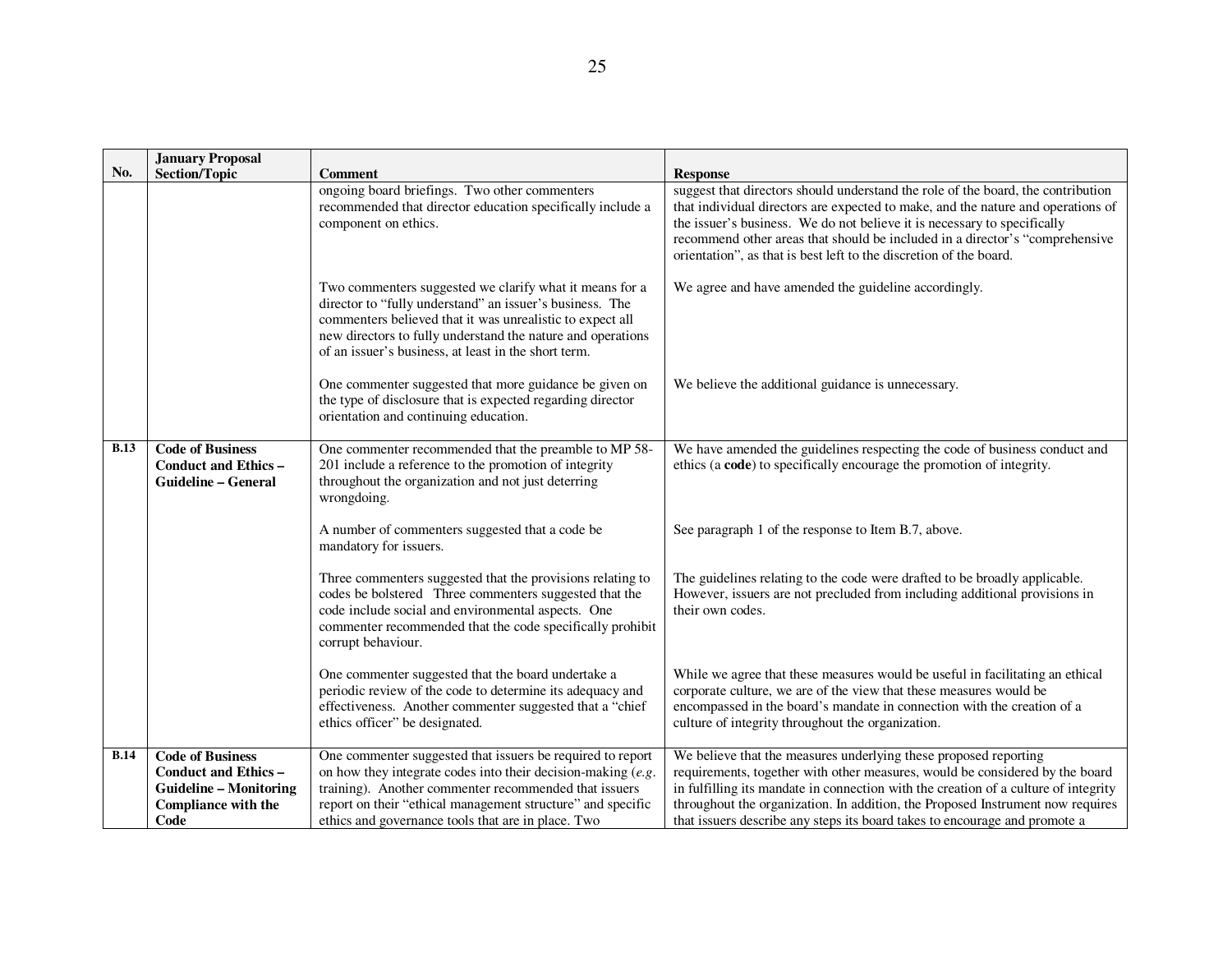|             | <b>January Proposal</b>                                                                                          |                                                                                                                                                                                                                                                                                                                                                                                                                                                                                                                                                     |                                                                                                                                                                                                                                                                                                                                                                                                                                                                                                                                                                                           |
|-------------|------------------------------------------------------------------------------------------------------------------|-----------------------------------------------------------------------------------------------------------------------------------------------------------------------------------------------------------------------------------------------------------------------------------------------------------------------------------------------------------------------------------------------------------------------------------------------------------------------------------------------------------------------------------------------------|-------------------------------------------------------------------------------------------------------------------------------------------------------------------------------------------------------------------------------------------------------------------------------------------------------------------------------------------------------------------------------------------------------------------------------------------------------------------------------------------------------------------------------------------------------------------------------------------|
| No.         | <b>Section/Topic</b>                                                                                             | <b>Comment</b>                                                                                                                                                                                                                                                                                                                                                                                                                                                                                                                                      | <b>Response</b>                                                                                                                                                                                                                                                                                                                                                                                                                                                                                                                                                                           |
|             |                                                                                                                  | commenters recommended that the board be required to<br>disclose the steps or mechanisms used for monitoring the<br>code.                                                                                                                                                                                                                                                                                                                                                                                                                           | culture of ethical business conduct. In our view, these measures adequately<br>address the commenters concerns.                                                                                                                                                                                                                                                                                                                                                                                                                                                                           |
| <b>B.15</b> | <b>Code of Business</b><br><b>Conduct and Ethics -</b><br>Disclosure - Filing of<br>Code                         | One commenter suggested that the voluntary adoption of a<br>code puts issuers who have chosen to adopt a code under<br>greater regulatory scrutiny that those issuers who do not<br>adopt one.                                                                                                                                                                                                                                                                                                                                                      | We do not intend to place issuers who adopt a code under greater regulatory<br>scrutiny. However, we acknowledge that issuers who do not adopt a code may<br>be subject to greater market scrutiny.                                                                                                                                                                                                                                                                                                                                                                                       |
|             |                                                                                                                  | Five commenters suggested that codes be posted on issuers'<br>websites rather than filed on SEDAR. Two of these<br>commenters also recommended that codes be published in<br>proxy circulars, either annually or every three years.                                                                                                                                                                                                                                                                                                                 | As not all reporting issuers have websites, the Proposed Instrument requires<br>issuers to file a copy of their code on SEDAR. As the code would always be<br>available on SEDAR, we do not believe that it need also be published in an<br>issuer's proxy circular.                                                                                                                                                                                                                                                                                                                      |
| B.16        | <b>Code of Business</b><br><b>Conduct and Ethics -</b><br><b>Disclosure - Disclosure</b><br>of Waivers from Code | Two commenters disagreed in principle with the concept of<br>waivers from the code, as there should be an expectation<br>that deviation from the code is not acceptable. Another<br>commenter believed that boards should only grant waivers<br>if they explain the reasons for their decision.                                                                                                                                                                                                                                                     | We believe that, in some circumstances, it may be both necessary and<br>appropriate for a provision of a code to be waived.                                                                                                                                                                                                                                                                                                                                                                                                                                                               |
|             |                                                                                                                  | One commenter considered that a press release would be<br>appropriate if a waiver of the code was granted. Five<br>commenters suggested that waivers of the code should only<br>be the subject of a press release if the waiver would be<br>material to the issuer. One of these commenters suggested<br>that, if regulators decide that press releases were necessary<br>for every waiver that is granted, issuers should not be<br>required to disclose the name of the individual to whom the<br>waiver was granted. Another of these commenters | We recognize that it may be inappropriate for issuers to press release every<br>waiver of a code, and have therefore revised the Proposed Instrument to<br>remove this requirement. We believe that conduct of a director or an executive<br>officer that constitutes a material departure from the code will likely constitute<br>a material change within the meaning of National Instrument 51-102<br>Continuous Disclosure Obligations (NI 51-102) We note this guidance is<br>largely consistent with that articulated in Part IV of National Policy 51-201<br>Disclosure Standards. |
|             |                                                                                                                  | suggested that waivers be disclosed in quarterly reports,<br>together with the rationale for any waivers.<br>Four commenters suggested that only waivers to executive<br>officers should be disclosed (to be consistent with U.S.<br>requirements).                                                                                                                                                                                                                                                                                                 | Form 51-102F3 requires every material change report to include a full<br>description of the material change. Where a departure from the code<br>constitutes a material change to the issuer, we expect that the material change<br>report will disclose, among other things:<br>the date of the departure                                                                                                                                                                                                                                                                                 |
|             |                                                                                                                  | Two commenters noted that there is an inconsistency<br>between the requirement under MI 58-101 to disclose<br>waivers (which includes any granted to directors and<br>officers of an issuer or subsidiary) and the requirement in                                                                                                                                                                                                                                                                                                                   | the party(ies) involved in the departure<br>the reasons why the board has or has not sanctioned the departure<br>any measures the board has taken to address or remedy the departure                                                                                                                                                                                                                                                                                                                                                                                                      |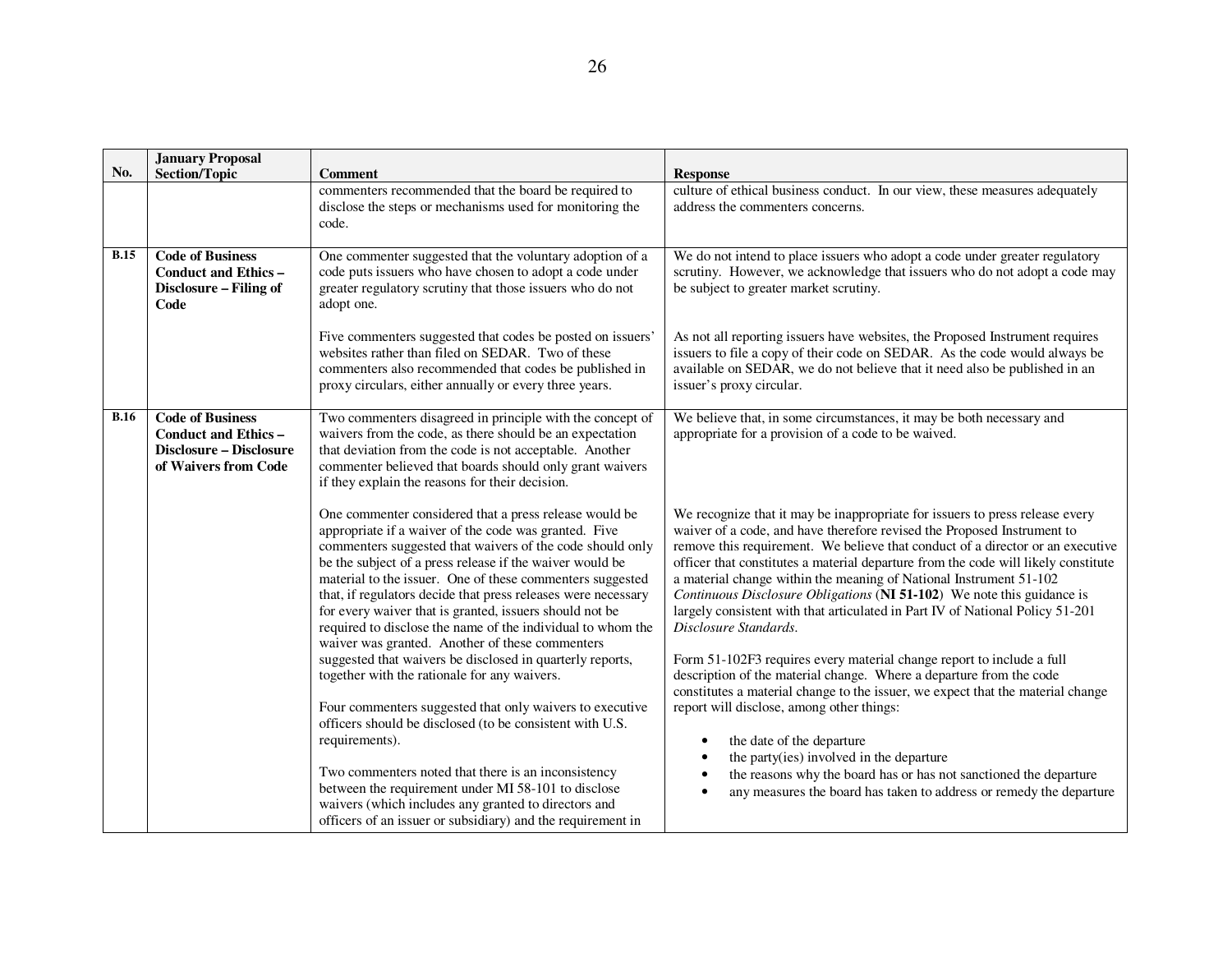|             | <b>January Proposal</b>                                                                                            |                                                                                                                                                                                                                                                                                                                                                                                                                                                                                                                                                                                                                                                                     |                                                                                                                                                                                                                                                                                                                                                                                                                                                                                                           |
|-------------|--------------------------------------------------------------------------------------------------------------------|---------------------------------------------------------------------------------------------------------------------------------------------------------------------------------------------------------------------------------------------------------------------------------------------------------------------------------------------------------------------------------------------------------------------------------------------------------------------------------------------------------------------------------------------------------------------------------------------------------------------------------------------------------------------|-----------------------------------------------------------------------------------------------------------------------------------------------------------------------------------------------------------------------------------------------------------------------------------------------------------------------------------------------------------------------------------------------------------------------------------------------------------------------------------------------------------|
| No.         |                                                                                                                    |                                                                                                                                                                                                                                                                                                                                                                                                                                                                                                                                                                                                                                                                     |                                                                                                                                                                                                                                                                                                                                                                                                                                                                                                           |
|             | <b>Section/Topic</b>                                                                                               | <b>Comment</b><br>an AIF which only requires disclosure of waivers granted to<br>directors and officers of an issuer. One of these<br>commenters also noted that there is an inconsistency<br>between MP 58-201, which recommends that any waivers<br>granted to the issuer's directors or senior officers be granted<br>by the board and the disclosure requirement to disclose<br>waivers granted to directors and officers of the issuer or a<br>subsidiary.<br>Two commenters suggested that the definition of "implicit<br>waiver" should refer to a failure by the issuer as opposed to<br>the board of directors to take action within a reasonable<br>time. | <b>Response</b>                                                                                                                                                                                                                                                                                                                                                                                                                                                                                           |
| <b>B.17</b> | <b>Nomination of Directors</b><br>and Nominating<br><b>Committees - Guideline</b><br>and Disclosure<br>Requirement | Two commenters suggested that nominating committees be<br>comprised of a majority of independent directors. Another<br>commenter made this same suggestion, but only until<br>further study is conducted. A fourth commenter suggested<br>that nominating committees be composed entirely of<br>independent directors, while a fifth commenter<br>recommended that a fully independent nominating<br>committee be required. Another commenter submitted that<br>controlled companies should not have to limit nominating<br>committee membership to independent directors.                                                                                          | Because the nomination process is a fundamental element of corporate<br>governance, we believe that nominating committees should be composed<br>entirely of independent directors. As a result, we have not revised the<br>guideline.<br>With respect to controlled companies, see the response to Item B.6, above.                                                                                                                                                                                       |
|             |                                                                                                                    | Five commenters suggested that the two-step nominating<br>process needed to be more flexible. One of these<br>commenters, however, suggested that if greater flexibility is<br>given, issuers should disclose the processes they have used<br>in nomination and recruitment.                                                                                                                                                                                                                                                                                                                                                                                        | While we believe that the two-step process is important, we have modified the<br>guideline to clarify that the two steps need only form part of the nomination<br>process. In addition, the Proposed Instrument now requires issuers to disclose<br>the process by which their boards identify new candidates.                                                                                                                                                                                            |
|             |                                                                                                                    | One commenter suggested that nominating committees<br>consider the independence status of nominees. Another<br>commenter suggested that nominating committees look<br>beyond traditional candidates in their searches for directors.<br>A third commenter recommended that the committee focus<br>on integrity and reputation in making its recommendations.<br>A fourth commenter suggested that the guidelines<br>recommend that investor advocates and investment<br>professionals be considered for nomination.                                                                                                                                                 | We believe it is sufficient for the guideline to state that a nominating<br>committee consider both the competencies and skills the board requires, and<br>the competencies and skills that candidates will bring to the boardroom. This<br>does not suggest, however, that additional considerations (i.e., independence)<br>should not also form part of the committee's considerations. These additional<br>considerations, however, should be based upon the issuer's own circumstances<br>and needs. |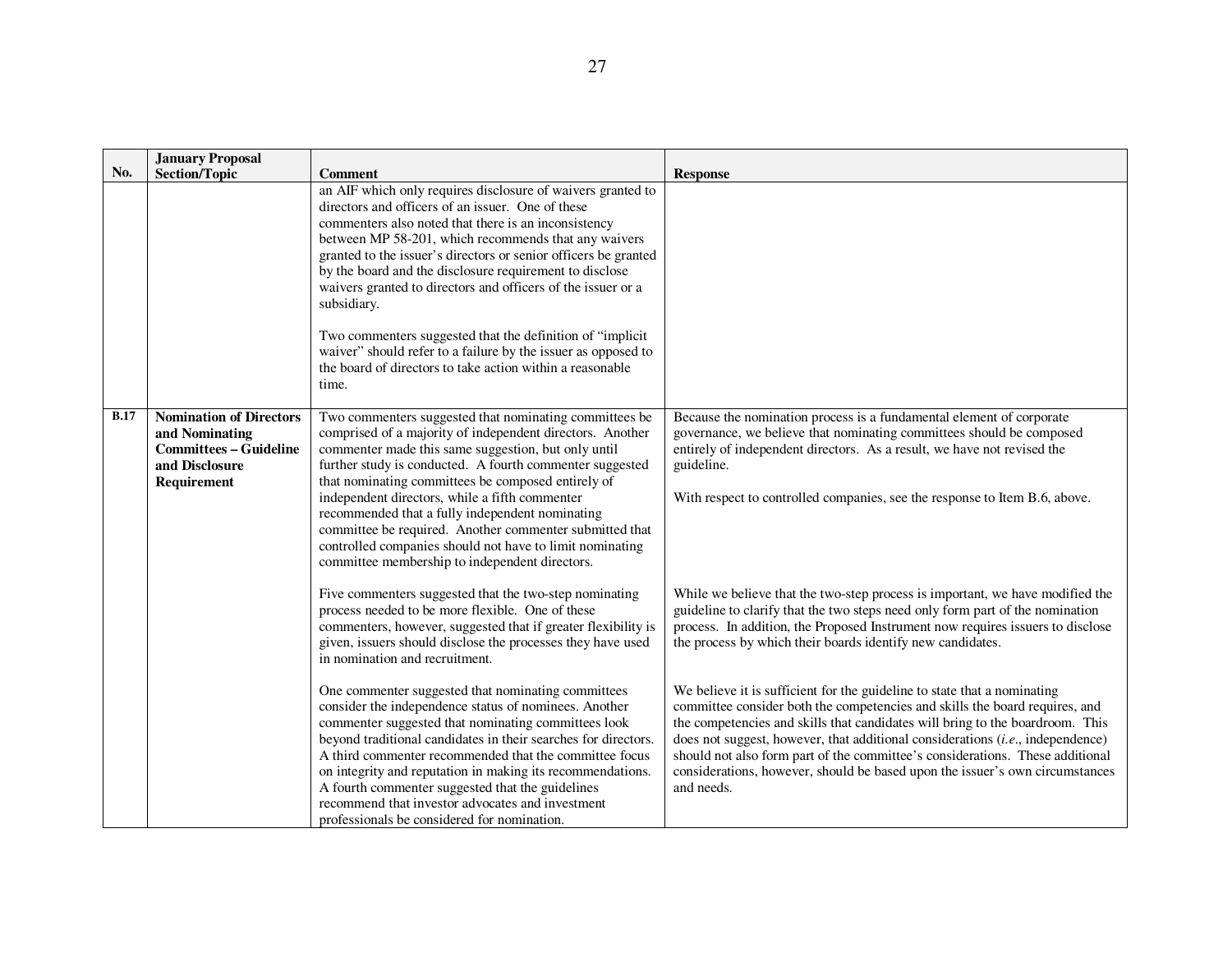|             | <b>January Proposal</b>                                                                                   |                                                                                                                                                                                                                                                                                                                                                                                                                                                                                                                                                                                        |                                                                                                                                                                                                                                                                                                                                                                                                                                                                                                                            |
|-------------|-----------------------------------------------------------------------------------------------------------|----------------------------------------------------------------------------------------------------------------------------------------------------------------------------------------------------------------------------------------------------------------------------------------------------------------------------------------------------------------------------------------------------------------------------------------------------------------------------------------------------------------------------------------------------------------------------------------|----------------------------------------------------------------------------------------------------------------------------------------------------------------------------------------------------------------------------------------------------------------------------------------------------------------------------------------------------------------------------------------------------------------------------------------------------------------------------------------------------------------------------|
| No.         | <b>Section/Topic</b>                                                                                      | <b>Comment</b>                                                                                                                                                                                                                                                                                                                                                                                                                                                                                                                                                                         | <b>Response</b>                                                                                                                                                                                                                                                                                                                                                                                                                                                                                                            |
|             |                                                                                                           | One commenter suggested that the charter of the<br>nominating committee be posted on an issuer's website and<br>disclosed in its proxy circular every three years, with any<br>significant changes to such policy being published in the<br>next proxy circular and posted on the issuer's website.                                                                                                                                                                                                                                                                                    | We have removed the requirement that an issuer disclose the text of its<br>nominating committee charter (if any). Instead, we now propose that issuers<br>disclose in their management information circulars the responsibilities, powers<br>and operation of the nominating committee. We believe that this disclosure<br>requirement will provide sufficient transparency to the marketplace while<br>relieving issuers of the burden to reproduce, on a regular basis, the text of the<br>nominating committee charter. |
| <b>B.18</b> | <b>Compensation and</b><br>Compensation<br><b>Committees - Guideline</b><br>and Disclosure<br>Requirement | Two commenters suggested that compensation committees<br>be comprised of a majority of independent directors.<br>Another commenter made this same suggestion, but only<br>until further study was conducted. A fourth commenter<br>suggested that compensation committees be composed<br>entirely of independent directors, while a fifth commenter<br>recommended that a fully independent compensation<br>committee be required. Another commenter submitted that<br>controlled companies should not have to limit<br>compensation committee membership to independent<br>directors. | Because the compensation process is a fundamental element of corporate<br>governance, we believe that compensation committees should be composed<br>entirely of independent directors. Therefore, we have not revised the Proposed<br>Instrument as suggested.<br>With respect to controlled companies, see the response to Item B.6, above.                                                                                                                                                                               |
|             |                                                                                                           | Two commenters suggested that the compensation<br>committee be permitted to both determine and approve the<br>CEO's compensation, or to make recommendations to the<br>board regarding such compensation. Another commenter<br>suggested that MP 58-201 should clearly state that the<br>responsibility for determining director compensation falls<br>to the compensation committee.                                                                                                                                                                                                  | We have revised the applicable guideline to clarify that the compensation<br>committee may either determine the CEO's compensation or make a<br>recommendation to the board regarding the CEO's compensation.                                                                                                                                                                                                                                                                                                              |
|             |                                                                                                           | Three commenters suggested that an issuer's compensation<br>principles and philosophy be disclosed. Two commenters<br>recommended that the compensation committee disclose<br>the metrics it uses to determine compensation.                                                                                                                                                                                                                                                                                                                                                           | The Proposed Instrument now requires issuers to describe the process by which<br>their board determines the compensation for their company's directors and<br>officers.                                                                                                                                                                                                                                                                                                                                                    |
|             |                                                                                                           | One commenter suggested that all forms of executive<br>compensation be disclosed, including estimates of the<br>present value of pensions for "named executive officers".                                                                                                                                                                                                                                                                                                                                                                                                              | We believe that the disclosure of executive compensation has been<br>appropriately dealt with in the context of National Instrument 51-102<br>Continuous Disclosure Obligations.                                                                                                                                                                                                                                                                                                                                           |
|             |                                                                                                           | One commenter recommended that the provisions of the<br>Proposed Policy relating to compensation include a                                                                                                                                                                                                                                                                                                                                                                                                                                                                             | The guidelines recommend that, in developing a position description for the<br>CEO, the board should develop or approve the corporate goals and objectives                                                                                                                                                                                                                                                                                                                                                                 |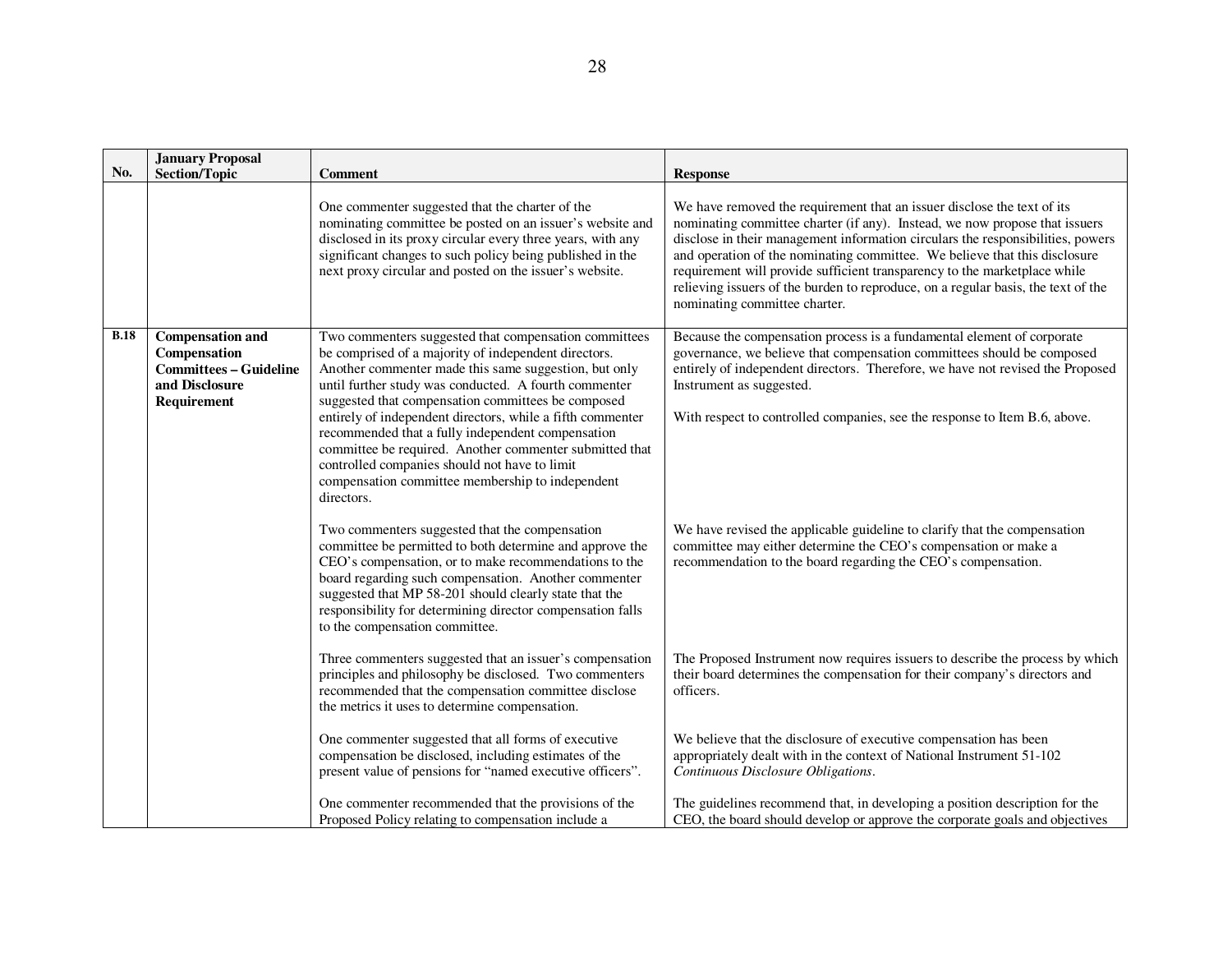|             | <b>January Proposal</b><br><b>Section/Topic</b>                                         | <b>Comment</b>                                                                                                                                                                                                                                                                                                                                                                                                                                                                                                                                                                                                            | <b>Response</b>                                                                                                                                                                                                                                                                                                                                                                                                                                                                                                                           |
|-------------|-----------------------------------------------------------------------------------------|---------------------------------------------------------------------------------------------------------------------------------------------------------------------------------------------------------------------------------------------------------------------------------------------------------------------------------------------------------------------------------------------------------------------------------------------------------------------------------------------------------------------------------------------------------------------------------------------------------------------------|-------------------------------------------------------------------------------------------------------------------------------------------------------------------------------------------------------------------------------------------------------------------------------------------------------------------------------------------------------------------------------------------------------------------------------------------------------------------------------------------------------------------------------------------|
| No.         |                                                                                         | statement of principle that the design of a compensation<br>plan is more important than the size of total remuneration.<br>Another commenter suggested that MP 58-201 provide<br>more guidance on best practices relating to compensation<br>policies, and that MP 58-201 recommend that the<br>compensation committee select a "defensible peer group"<br>from which to benchmark and establish equitable executive<br>compensation. A further commenter recommended that the<br>committee review the CEO's contribution to a culture of<br>integrity in making its determination regarding<br>recommended compensation. | that the CEO is responsible for meeting. Further, the guidelines also suggest<br>that, in recommending or determining the CEO's compensation, the<br>compensation committee also review goals and objectives relevant to the<br>CEO's compensation and evaluate the CEO's performance in light of these<br>goals and objectives. We have drafted the guidelines to be flexible and<br>broadly applicable; consequently, we have not revised the guideline to include<br>some of the more specific suggestions provided by the commenters. |
|             |                                                                                         | One commenter suggested that all disclosure relating to<br>compensation should be centralized, perhaps in Form NI<br>52-102 F6 Statement of Executive Compensation.                                                                                                                                                                                                                                                                                                                                                                                                                                                       | Nothing in the Proposed Instrument requires an issuer to repeat disclosure in<br>more than one location in a document.                                                                                                                                                                                                                                                                                                                                                                                                                    |
|             |                                                                                         | One commenter suggested that the charter of the<br>compensation committee by posted on an issuer's website<br>and disclosed in its proxy circular every three years, with<br>any significant changes to such charter being published in<br>the next proxy circular and posted on the issuer's website.                                                                                                                                                                                                                                                                                                                    | The Proposed Instrument no longer requires the text of charter of the<br>compensation committee to be disclosed. Instead, we are now proposing that<br>issuers disclose the responsibilities, powers and operation of the compensation<br>committee. We believe this disclosure requirement will provide sufficient<br>transparency to the marketplace while relieving issuers of the burden to<br>reproduce, on a regular basis, the text of the compensation committee charter.                                                         |
| <b>B.19</b> | <b>Regular Board</b><br><b>Assessments – Guideline</b><br>and Disclosure<br>Requirement | One commenter suggested that the board be assessed as a<br>whole and that it was not necessary to assess individual<br>directors.                                                                                                                                                                                                                                                                                                                                                                                                                                                                                         | We disagree. We believe that the performance of individual directors is<br>integral to the effective functioning of the board.                                                                                                                                                                                                                                                                                                                                                                                                            |
|             |                                                                                         | Another commenter suggested that the board should<br>implement a process to carry out assessments but that the<br>nominating or other appropriate committee should then<br>carry out the process. A further commenter suggested that<br>individual committees conduct performance assessments of<br>the chairs of committees.                                                                                                                                                                                                                                                                                             | The Proposed Policy now permits flexibility regarding who conducts the<br>assessment.                                                                                                                                                                                                                                                                                                                                                                                                                                                     |
|             |                                                                                         | One commenter suggested that the assessment process used<br>by issuers be flexible and disclosed annually. Another<br>commenter suggested that the assessment process be<br>disclosed with sufficiently high level of detail to assure<br>investors that a strong and viable program was in place.                                                                                                                                                                                                                                                                                                                        | The Proposed Instrument requires issuers to disclose whether or not the board,<br>its committees and directors are regularly assessed. If assessments are<br>regularly conducted, issuers are required to disclose the process used for the<br>assessments. We expect that issuers will provide a sufficiently high level of<br>detail in their disclosure to permit a reader to understand the issuer's<br>assessment process.                                                                                                           |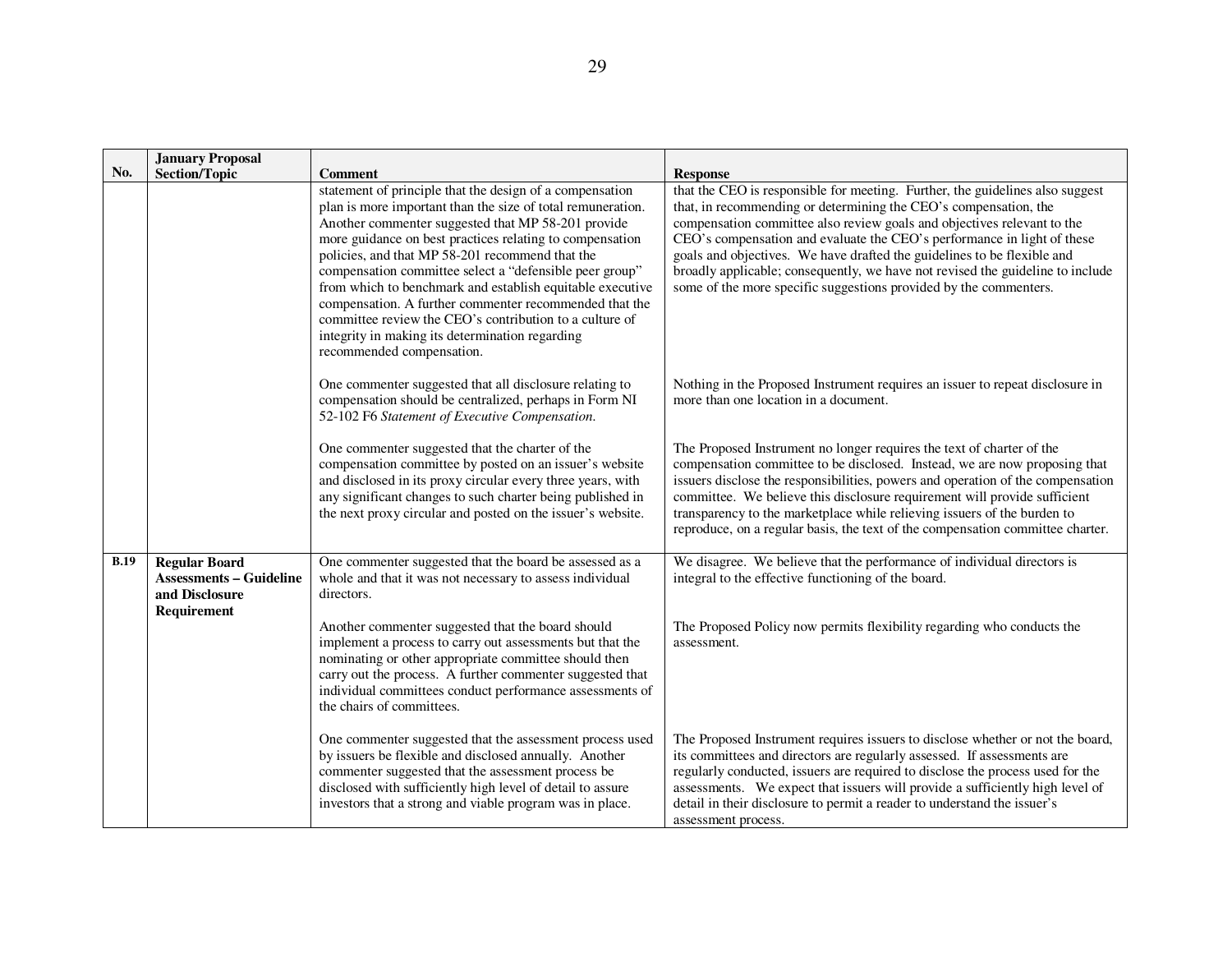| No.         | <b>January Proposal</b>                                                     |                                                                                                                                                                                                                                                                                                                                                                                                                                                                                                                                                                                                                                                                                                                                                                                                                                                                               |                                                                                                                                                                                                                                                                                                                                                                    |
|-------------|-----------------------------------------------------------------------------|-------------------------------------------------------------------------------------------------------------------------------------------------------------------------------------------------------------------------------------------------------------------------------------------------------------------------------------------------------------------------------------------------------------------------------------------------------------------------------------------------------------------------------------------------------------------------------------------------------------------------------------------------------------------------------------------------------------------------------------------------------------------------------------------------------------------------------------------------------------------------------|--------------------------------------------------------------------------------------------------------------------------------------------------------------------------------------------------------------------------------------------------------------------------------------------------------------------------------------------------------------------|
|             | <b>Section/Topic</b>                                                        | Comment                                                                                                                                                                                                                                                                                                                                                                                                                                                                                                                                                                                                                                                                                                                                                                                                                                                                       | <b>Response</b>                                                                                                                                                                                                                                                                                                                                                    |
|             |                                                                             | One commenter suggested that issuers perform board,<br>committee and individual assessments on an annual basis<br>and include summaries in the proxy circular.                                                                                                                                                                                                                                                                                                                                                                                                                                                                                                                                                                                                                                                                                                                | We do not believe it necessary to mandate this disclosure for all issuers.                                                                                                                                                                                                                                                                                         |
|             | <b>Miscellaneous</b><br><b>Comments</b>                                     |                                                                                                                                                                                                                                                                                                                                                                                                                                                                                                                                                                                                                                                                                                                                                                                                                                                                               |                                                                                                                                                                                                                                                                                                                                                                    |
| B.20        | <b>Miscellaneous</b><br><b>Comments – Other</b><br><b>Corporate Offices</b> | One commenter noted that neither MP 58-201 nor MI 58-<br>101 addressed who should have the principal responsibility<br>for corporate governance matters. One commenter<br>suggested that an issuer's internal auditors be responsible<br>for monitoring compliance with the best practices outlined<br>in MP 58-201. Two other commenters suggested that<br>issuers appoint corporate governance officers. One of these<br>commenters recommended that such role be played by the<br>corporate secretary.<br>Two commenters recommended that issuers have a<br>corporate governance committee comprised of independent<br>directors (or a majority of independent directors and an<br>independent chair). One of these commenters also<br>recommended that similar disclosure standards apply to this<br>committee as apply to the nominating and compensation<br>committees. | We believe that the responsibility for developing an issuer's approach to<br>corporate governance lies with the board. Where appropriate, the board may<br>appoint a corporate governance committee to specifically consider corporate<br>governance issues.                                                                                                       |
|             |                                                                             | One commenter suggested that MP 58-201 require<br>reporting to shareholders on an issuer's corporate<br>governance standards and practices and its evaluation of the<br>effectiveness of such standards and practices.                                                                                                                                                                                                                                                                                                                                                                                                                                                                                                                                                                                                                                                        | We believe the disclosure obligations contained in the Proposed Instrument<br>will provide sufficient transparency to shareholders. We do not believe that a<br>requirement for a separate report to the shareholders is therefore justified.                                                                                                                      |
| <b>B.21</b> | <b>Miscellaneous</b><br><b>Comments - Fiduciary</b><br>Duties, Etc.         | One commenter noted that the January Proposal did not<br>discuss the alignment of interests between board members<br>and shareholders or the fiduciary duty of board members to<br>shareholder. Further, the commenter noted that there were<br>no specific guidelines on takeover protection or shareholder<br>rights.                                                                                                                                                                                                                                                                                                                                                                                                                                                                                                                                                       | In our view, other legislation and policy (such as the Canada Business<br>Corporations Act and OSC Rule 61-501 Insider Bids, Issuer Bids, Going<br>Private Transactions and Related Party Transactions) provide appropriate<br>guidance and discussion regarding these topics. Consequently, we have not<br>revised the Proposed Policy to reflect these concerns. |
| <b>B.22</b> | <b>Miscellaneous</b><br>Comments-<br>Compliance                             | Two commenters noted that MP 58-201 did not identify<br>how the guidelines would be monitored or how compliance<br>would be assessed. Three commenters suggested that the                                                                                                                                                                                                                                                                                                                                                                                                                                                                                                                                                                                                                                                                                                     | We do not believe that this disclosure is necessary or appropriate.                                                                                                                                                                                                                                                                                                |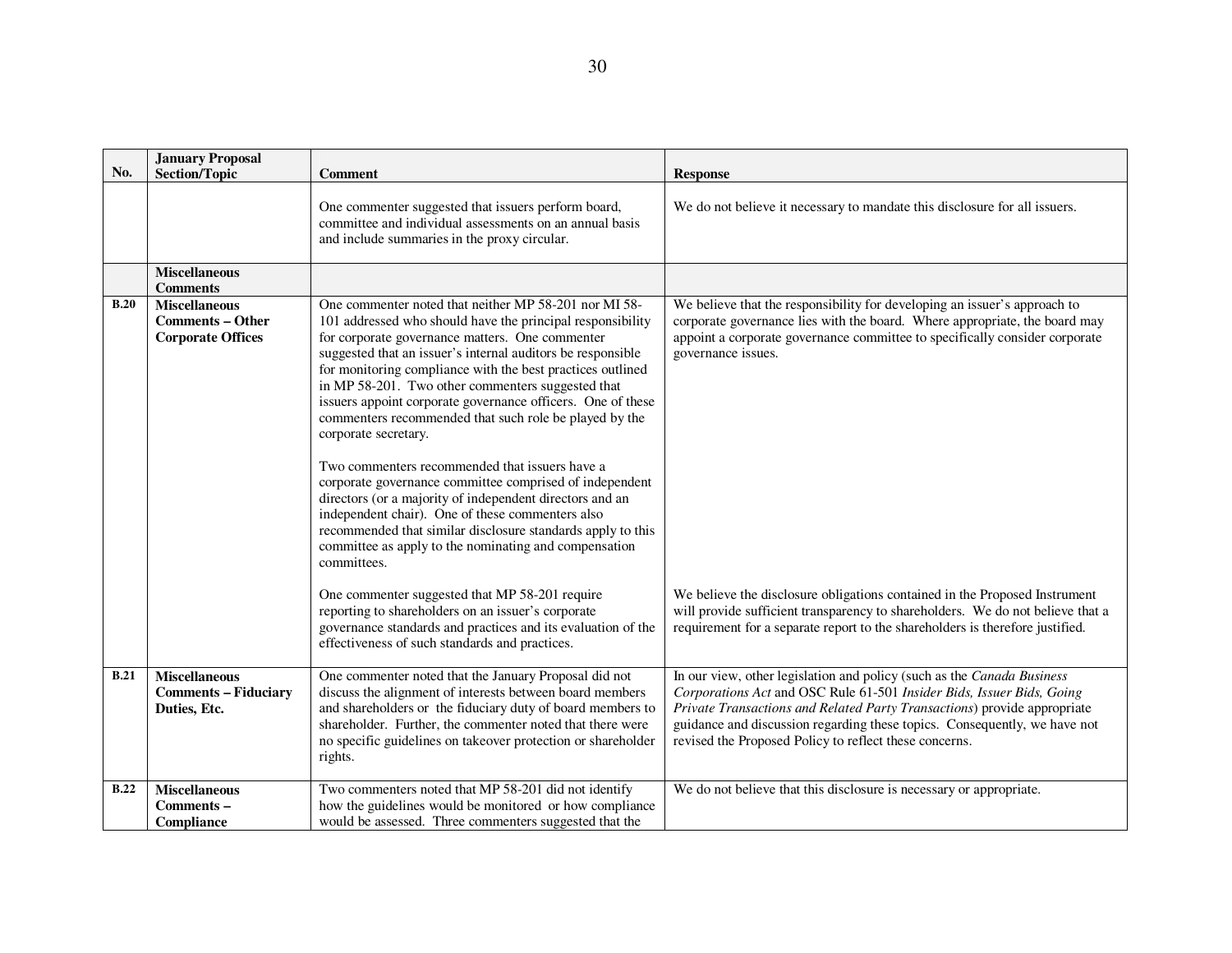|             | <b>January Proposal</b>                          |                                                                                                                                                                                                                                                                                                                                                                                                                                                                                         |                                                                                                                                                                       |
|-------------|--------------------------------------------------|-----------------------------------------------------------------------------------------------------------------------------------------------------------------------------------------------------------------------------------------------------------------------------------------------------------------------------------------------------------------------------------------------------------------------------------------------------------------------------------------|-----------------------------------------------------------------------------------------------------------------------------------------------------------------------|
| No.         | <b>Section/Topic</b>                             | <b>Comment</b>                                                                                                                                                                                                                                                                                                                                                                                                                                                                          | <b>Response</b>                                                                                                                                                       |
|             |                                                  | enforcement mechanisms which the regulators propose to<br>use be set out in the Instrument.                                                                                                                                                                                                                                                                                                                                                                                             |                                                                                                                                                                       |
| <b>B.23</b> | <b>Miscellaneous</b><br><b>Comments -- Other</b> | One commenter recommended that the auditor's<br>engagement letter be published in the issuer's management<br>discussion and analysis.                                                                                                                                                                                                                                                                                                                                                   | We believe that this requirement goes beyond the scope of the Proposed<br>Instrument and the Proposed Policy. Consequently, we have not addressed this<br>issue here. |
|             |                                                  | One commenter recommended permitting votes FOR or<br>AGAINST individual directors, as in the case in the United<br>Kingdom proxy ballots. The commenter noted that this<br>would require a change from WITHOLD to AGAINST and<br>a requirement to vote each director separately rather than<br>slates. The commenter also was in favour of not allowing<br>custodians that hold shares for investors to vote for<br>incumbent directors without the permission of the actual<br>owners. | Because these comments touch on matters of corporate law, we have not<br>addressed this issue here.                                                                   |
|             |                                                  | Another commenter suggested that consideration be made<br>of dual-level board structures, as seen in Germany and<br>Ireland.                                                                                                                                                                                                                                                                                                                                                            | See above.                                                                                                                                                            |

#### **C. Comments About the April Proposal**

| No. | <b>April Proposal</b><br><b>Section/Topic</b> | <b>Comment</b>                                                                                                                                                                                                                                                                                                                                | <b>Response</b>                                                                                                                                                                                                                                                                                                                                        |
|-----|-----------------------------------------------|-----------------------------------------------------------------------------------------------------------------------------------------------------------------------------------------------------------------------------------------------------------------------------------------------------------------------------------------------|--------------------------------------------------------------------------------------------------------------------------------------------------------------------------------------------------------------------------------------------------------------------------------------------------------------------------------------------------------|
|     | <b>General Comments</b>                       |                                                                                                                                                                                                                                                                                                                                               |                                                                                                                                                                                                                                                                                                                                                        |
| C.1 | <b>Venture Issuers</b>                        | One commenter was of the view that venture issuers should<br>have an open-ended approach to disclosure as opposed to<br>using a "comply or explain" approach.                                                                                                                                                                                 | The Proposed Instrument now permits an open-ended approach to disclosure<br>for venture issuers.                                                                                                                                                                                                                                                       |
| C.2 | <b>Application</b>                            | Two commenters suggested there be an exemption for a<br>subsidiary issuer that is a reporting issuer if it has no equity<br>securities trading on a marketplace and its parent company<br>complies with the rule or the comparable U.S. rules. This<br>exemption would parallel an existing exemption in<br>paragraph $1.2$ (e) of MI 52-110. | We agree, and have included the exemption in the Proposed Instrument.                                                                                                                                                                                                                                                                                  |
| C.3 | <b>Meaning of</b><br>Independence             | One commenter suggested that, for consistency, all<br>jurisdictions should use the same definition of<br>independence. Another commenter questioned why BC-<br>only reporting issuers should use the definition of<br>"independent director" set out in MI 51-104, and noted that                                                             | By using the meaning of independence set out in MI 52-110, we have ensured<br>that there is only one set of criteria for the vast majority of issuers.<br>Unfortunately, as MI 52-110 was not adopted by the British Columbia<br>Securities Commission, issuers that are reporting issuers in only BC must<br>apply a different independence standard. |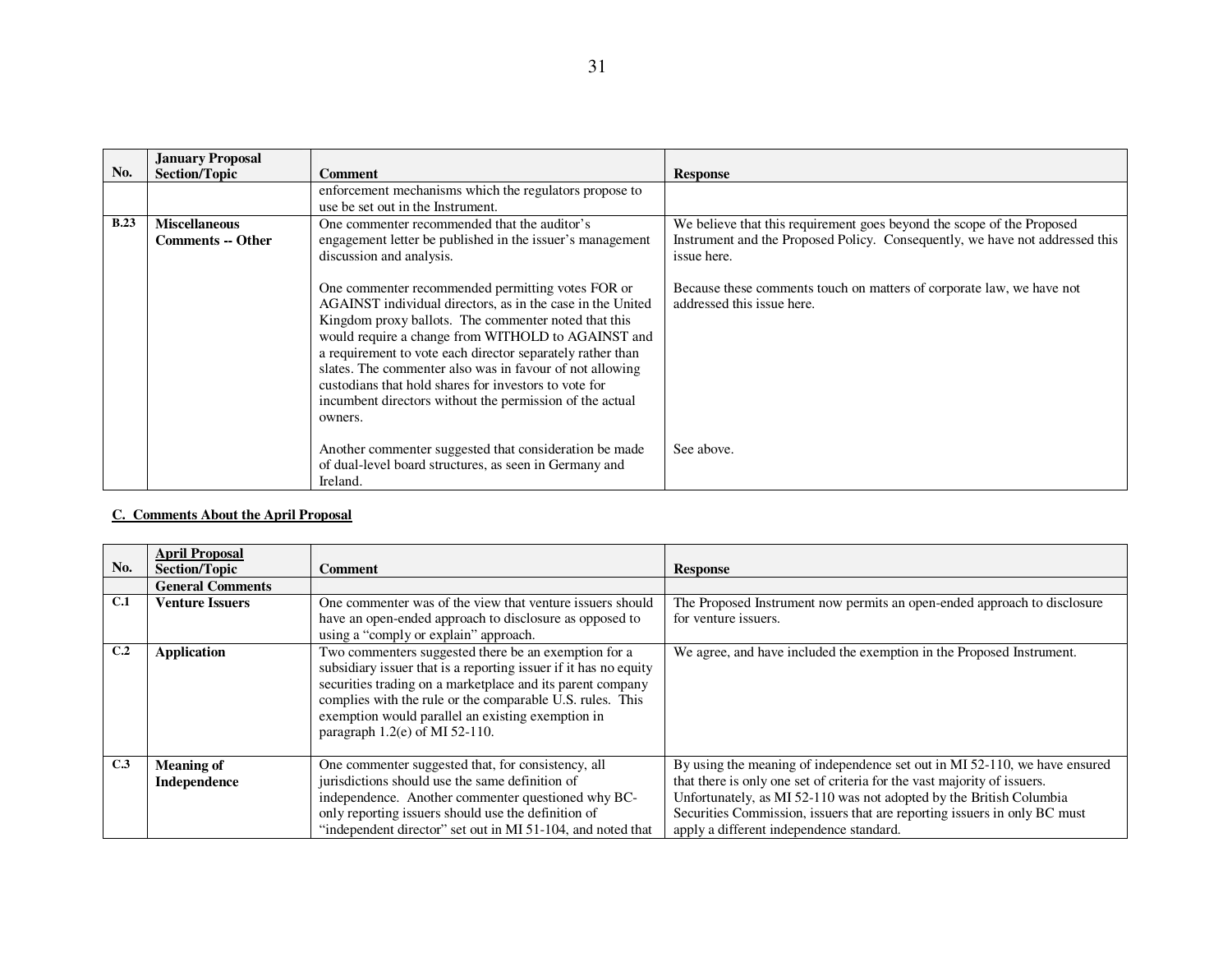| No. | <b>April Proposal</b><br><b>Section/Topic</b>       | <b>Comment</b>                                                                                                                                                                                                                                                                                                                                                                                                                                                                                                   | <b>Response</b>                                                                                                                                                                                                                                                                                                                                                                                                                                                                                                                                                                                                                                                                                                                                                                                                                   |
|-----|-----------------------------------------------------|------------------------------------------------------------------------------------------------------------------------------------------------------------------------------------------------------------------------------------------------------------------------------------------------------------------------------------------------------------------------------------------------------------------------------------------------------------------------------------------------------------------|-----------------------------------------------------------------------------------------------------------------------------------------------------------------------------------------------------------------------------------------------------------------------------------------------------------------------------------------------------------------------------------------------------------------------------------------------------------------------------------------------------------------------------------------------------------------------------------------------------------------------------------------------------------------------------------------------------------------------------------------------------------------------------------------------------------------------------------|
|     |                                                     | it would introduce an added layer of uncertainty for such<br>reporting issuers. A third commenter suggested that the BC<br>definition of independence was too general, and suggested<br>different tests for independence                                                                                                                                                                                                                                                                                         |                                                                                                                                                                                                                                                                                                                                                                                                                                                                                                                                                                                                                                                                                                                                                                                                                                   |
|     |                                                     | One commenter also noted that it was inappropriate for the<br>BC-only definition of independence to refer to<br>independence of any significant shareholder. The<br>commenter noted that this was wrong from a public policy<br>basis and was a material departure from other definitions of<br>independence.                                                                                                                                                                                                    | We are of the view that ownership of an issuer's voting securities may, in some<br>circumstances, affect independence. In harmony with the BC-only definition,<br>we have added guidance to the companion policy to MI 52-110 to clarify this.<br>For more information, see the response to B.6, above.                                                                                                                                                                                                                                                                                                                                                                                                                                                                                                                           |
| C.4 | <b>Disclosure and Filing</b><br><b>Requirements</b> | Three commenters agreed that the required disclosure<br>should be contained in an issuer's management proxy<br>circular or MD&A. Another commenter suggested greater<br>flexibility by giving the issuer the option to make its<br>corporate governance disclosure in its management<br>information circular or in its annual report or on its web site<br>with notice in its annual report or management information<br>circular that the information is on its website and available<br>in print upon request. | The Proposed Instrument now requires issuers to generally provide the<br>disclosure primarily in their management information circulars.                                                                                                                                                                                                                                                                                                                                                                                                                                                                                                                                                                                                                                                                                          |
|     |                                                     | One commenter noted that NI 51-102 recently introduced<br>the flexibility of allowing issuers to incorporate by<br>reference other continuous disclosure filings. It would be<br>inconsistent with the reasoning behind this recent change to<br>preclude issuers from incorporating governance disclosure<br>by reference.                                                                                                                                                                                      | Nothing in the Proposed Instrument prohibits an issuer from incorporating<br>disclosure by reference.                                                                                                                                                                                                                                                                                                                                                                                                                                                                                                                                                                                                                                                                                                                             |
|     |                                                     | One commenter noted that it was inappropriate to require<br>issuers to include the disclosure in the annual MD&A, as<br>this is required to be certified by the CEO and CFO and it is<br>not appropriate to require such officers to certify corporate<br>governance disclosure.                                                                                                                                                                                                                                 | The Proposed Instrument requires issuers to include the required disclosure in<br>their management information circulars. Non-venture issuers that are not<br>required to send a management information circular must provide the required<br>disclosure in their AIF. Venture issuers that are not required to send a<br>management information circular may include the required disclosure in an<br>AIF or their MD&A. Both the AIF and MD&A are included in the definition<br>of "annual filings" under Multilateral Instrument 52-109 Certification of<br>Disclosure in Issuers' Annual and Interim Filings. We do not see a difference<br>between the certification requirement as it relates to corporate governance<br>disclosure and as it relates to any other disclosure required to be included in an<br>AIF or MD&A. |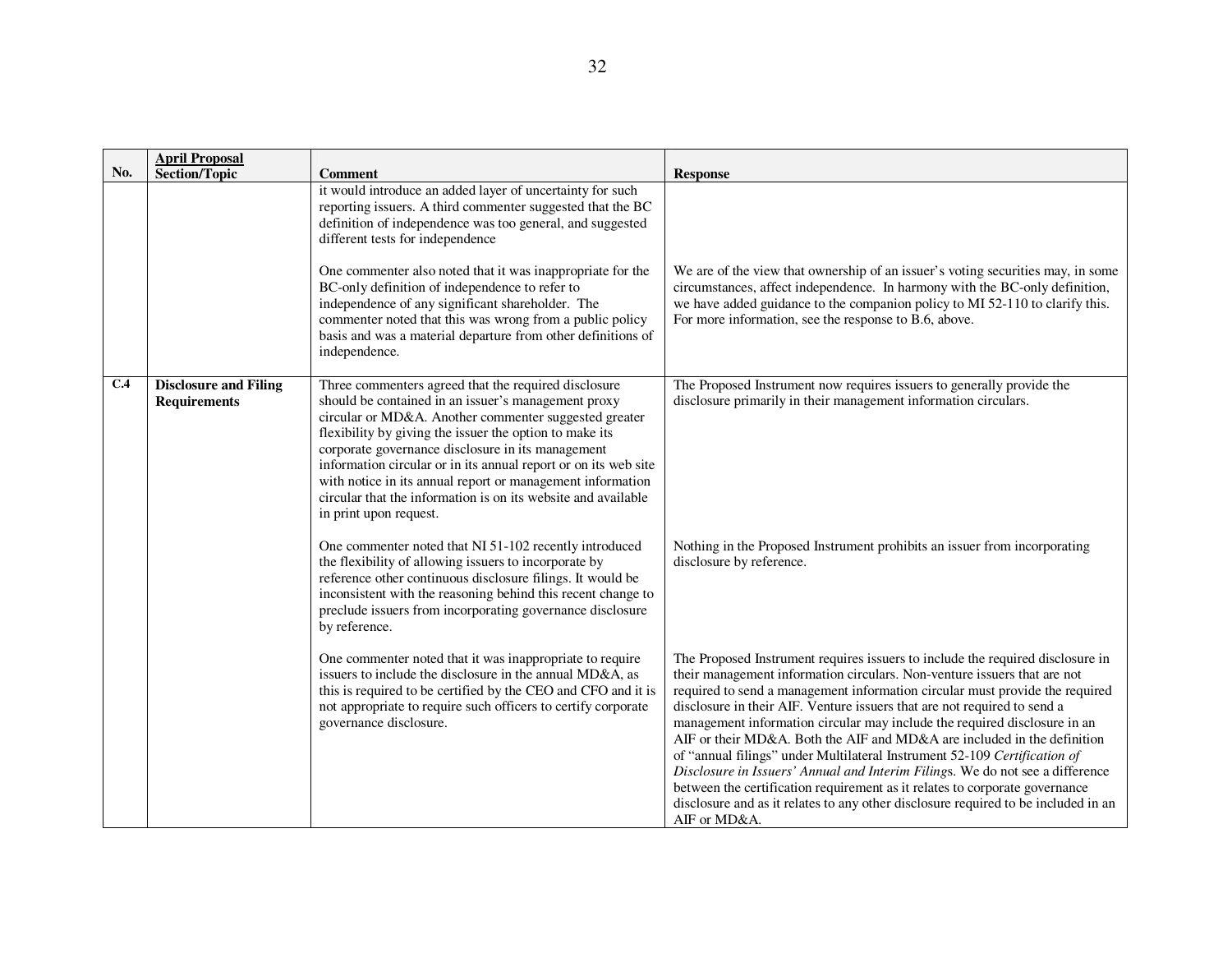|     | <b>April Proposal</b>                               |                                                                                                                           |                                                                                                                                                      |
|-----|-----------------------------------------------------|---------------------------------------------------------------------------------------------------------------------------|------------------------------------------------------------------------------------------------------------------------------------------------------|
| No. | <b>Section/Topic</b><br><b>Comments on Specific</b> | <b>Comment</b>                                                                                                            | <b>Response</b>                                                                                                                                      |
|     | <b>Disclosure</b>                                   |                                                                                                                           |                                                                                                                                                      |
|     | <b>Requirements</b>                                 |                                                                                                                           |                                                                                                                                                      |
| C.5 | <b>Format of Disclosure</b>                         | One commenter suggested providing the required                                                                            | We do not believe it is necessary to prescribe the format of the disclosure.                                                                         |
|     |                                                     | disclosure in chart format.                                                                                               |                                                                                                                                                      |
|     |                                                     |                                                                                                                           |                                                                                                                                                      |
| C.6 | <b>Board of Directors</b>                           | Three commenters suggested that issuers should be required<br>to indicate which directors are independent. Two            | We agree. These comments have been reflected in the Proposed Instrument.                                                                             |
|     |                                                     | commenters recommended that, for each director who is not                                                                 |                                                                                                                                                      |
|     |                                                     | independent, the issuer should disclose the relationship that                                                             |                                                                                                                                                      |
|     |                                                     | makes the director not independent.                                                                                       |                                                                                                                                                      |
| C.7 | <b>Board Committees</b>                             | One commenter did not believe it necessary or useful to                                                                   | We disagree. The principal objective of the Proposed Instrument is to promote                                                                        |
|     |                                                     | describe all other committees of a board, provided that the<br>disclosures respecting how the board addresses its         | transparency to the marketplace regarding an issuer's corporate governance<br>practices. We believe it to be important that investors understand the |
|     |                                                     | responsibilities with respect to compensation and director                                                                | governance structures, including its committee structure.                                                                                            |
|     |                                                     | nomination matters, whether through a committee or                                                                        |                                                                                                                                                      |
|     |                                                     | otherwise are already included.                                                                                           |                                                                                                                                                      |
|     |                                                     |                                                                                                                           |                                                                                                                                                      |
|     |                                                     | Another commenter added that most of the large issuers                                                                    | We agree. We have included this requirement in the Proposed Instrument.                                                                              |
|     |                                                     | already disclose all of their board committees and                                                                        |                                                                                                                                                      |
|     |                                                     | membership, therefore, the disclosure requirement is not                                                                  |                                                                                                                                                      |
| C.8 | <b>Ethical Business</b>                             | onerous and they supported mandating this requirement.<br>One group of commenters noted that the wording of this          | Instruction 3 in Form 58-101F2 now provides a cross-reference to paragraph                                                                           |
|     | Conduct                                             | provision is too vague. They suggested deleting this                                                                      | 3.8 of the Proposed Policy for guidance.                                                                                                             |
|     |                                                     | provision as well as the corresponding instruction, and                                                                   |                                                                                                                                                      |
|     |                                                     | amending the section to be more closely harmonized with                                                                   |                                                                                                                                                      |
|     |                                                     | MI 58-101 and MP 58-201.                                                                                                  |                                                                                                                                                      |
| C.9 | <b>Assessment</b>                                   | One commenter noted that information on the board and                                                                     | We agree. We have included this requirement in the Proposed Instrument.                                                                              |
|     |                                                     | committee assessment process is useful for the investor,                                                                  |                                                                                                                                                      |
|     |                                                     | regardless of whether written position descriptions exist. A<br>description of the assessment process will communicate to |                                                                                                                                                      |
|     |                                                     | investors that the performance of the board, committee                                                                    |                                                                                                                                                      |
|     |                                                     | chairs, CEO and directors are assessed against written                                                                    |                                                                                                                                                      |
|     |                                                     | position descriptions. This will provide comfort to the                                                                   |                                                                                                                                                      |
|     |                                                     | investor that the people occupying these positions are                                                                    |                                                                                                                                                      |
|     |                                                     | meeting the obligations of their position.                                                                                |                                                                                                                                                      |
|     |                                                     | Another commenter suggested harmonizing the assessment                                                                    | We disagree, as the performance of individual directors is integral to the                                                                           |
|     |                                                     | provision in MI 51-104 with the corresponding NYSE rule                                                                   | effective functioning of the board. However, the Proposed Policy now permits                                                                         |
|     |                                                     | 9 and not requiring the assessment of each director on an                                                                 | significant flexibility regarding who conduct the assessments.                                                                                       |